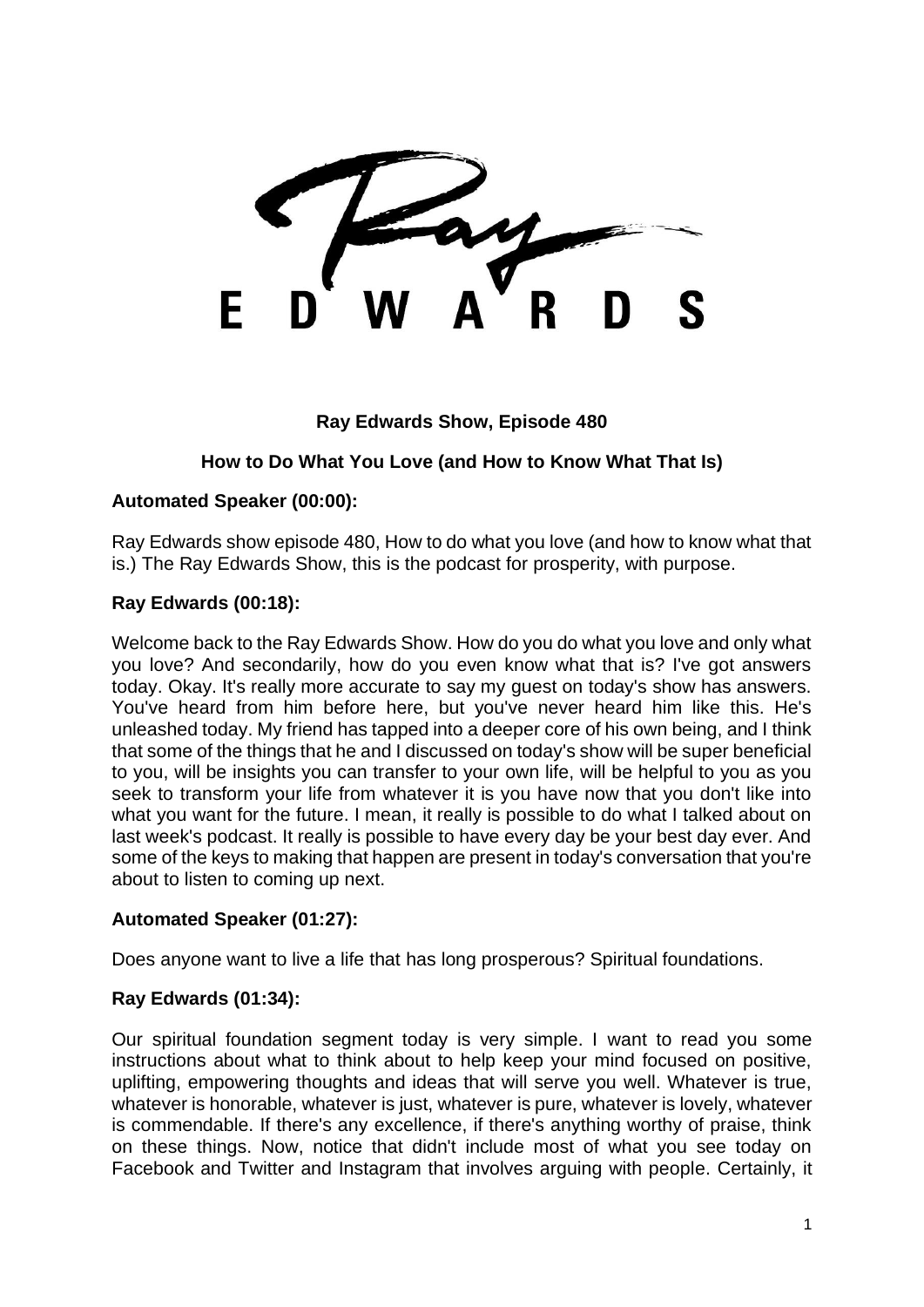doesn't have anything to do with cancel culture. So, focus on the things you want to be thinking about that will serve you well. And the list again, whatever is true, whatever is honorable, whatever is just, whatever is pure, whatever is lovely, whatever is commendable. If there's any excellence, if there's anything worthy of praise, think on these things. That's from Philippians in the New Testament, chapter four, verse eight.

### **Automated Speaker (02:56):**

Now simple hacks that make life cheaper, easier, and faster. Ray's tip of the week.

### **Ray Edwards (03:02):**

Our tip of the week, this week, you only have one day to take advantage of what I'm about to tell you about. And I'm not an affiliate for this course that I'm going to be talking to you about, but I am advocating that you consider you seriously consider enrolling in it today because today's podcast will publish on the 24th of August. And this is the last day you can enroll in this class until he has another cohort. I'm talking about Tiago Forte's, building a second brain. Now here's the question. Do you consume tons of interesting information, but feel like it's not leading to meaningful results in your life? If you're like most of the people I talk to in the kinds of businesses that we are all in, the answer to that question is a resounding yes. This course will help you discover how having a second brain is helping people around the world, save their best ideas, organize their learning, and dramatically expand their creative output. Now, this course building a second brain is created by Tiago Forte. He and I are really super good friends, he doesn't know that yet because we haven't met yet, but we're going to, and we're going to be the best of friends.

So, Tiago, I'm just letting you know in advance. He has a site at fortelabs.com that I encourage you to check out. But I really want you to look BuildingASecondBrain.com today. And like I said, I'm not an affiliate. I'm not getting any affiliate credit for this. I'm not making any money I paid for the course myself. I did not get it for free. This is your last chance. As far as I know this year to get into this course. And it is remarkable. Here's the promise of the course that you'll find on BuildingASecondBrain.com. You will learn how to capture, organize, and share your ideas and insights using digital notes, with a systematic approach and tools that you trust to support creative breakthroughs in your work. Now that's the kind of sentence that you could hear it, and it could just blow through your mind and not make any impact if you don't think carefully about what the words actually mean. So, I want you to sit back for a moment and realize that this guy works with fortune 500 companies in the area of personal knowledge management. This is about taking the things that, you know, things that you learn, the things that you're reading, if you're one of those people who one of your goals is how many books you're going to read this year and if you've ever done that before and gone through a year where you've read 50 books or whatever the number was, and got to the end of the year and realized, I don't remember most of what's in those books. This is the cure to that. If you listen to lots of podcasts and get great ideas from them and then forget what the ideas were and never confined them again, never think about them again. This is the cure for that. If you go to lots of seminars, both in the real world and online, and you just get so many great, inspiring thoughts and ideas and systems and techniques, and you just can't seem ever to put them to work, and you forget about what they were. And you wonder sometimes why do I invest all this time and money in these things? This is the answer to that.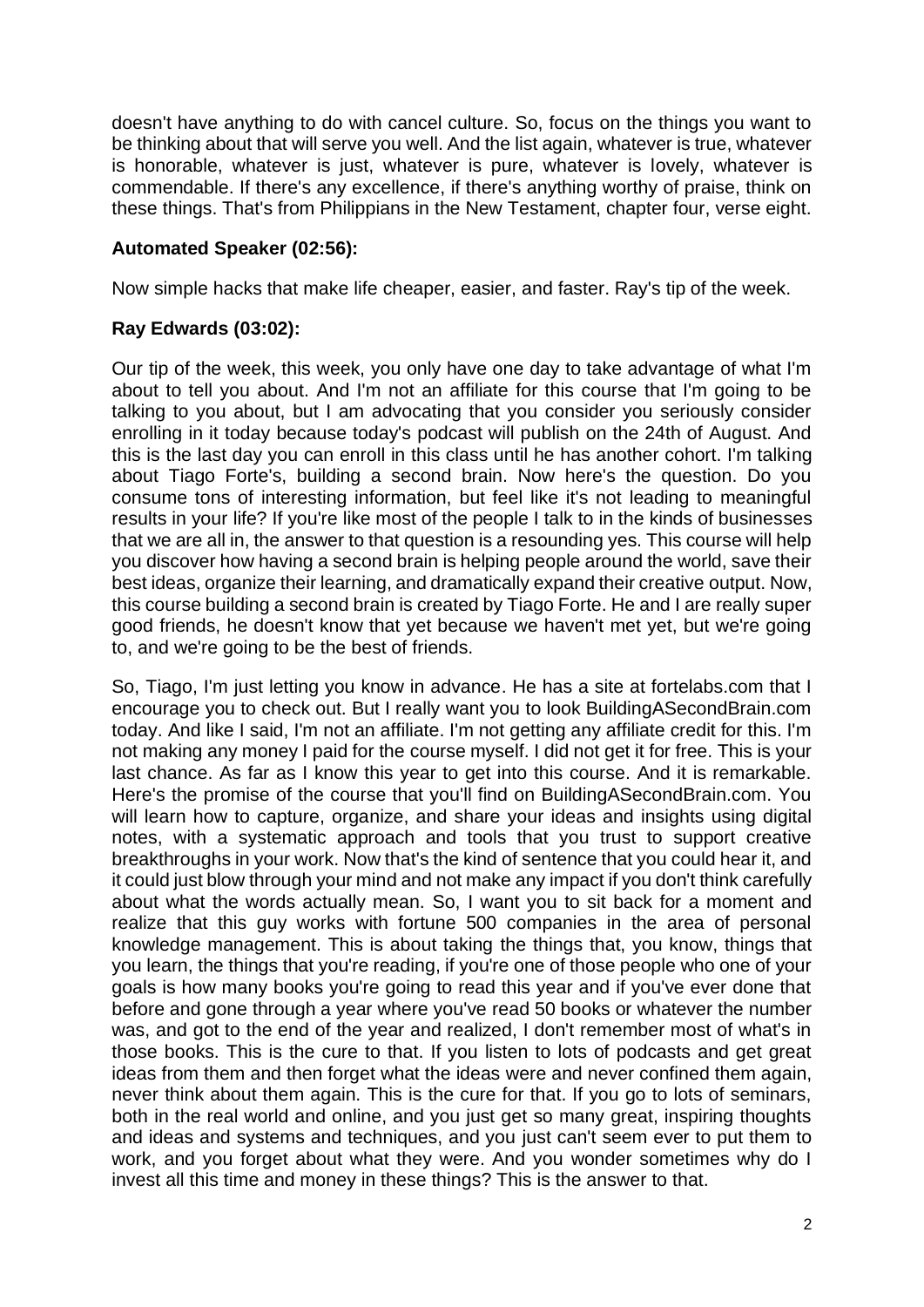So, listen again, to the promise of this course, you will learn how to capture, organize, and share your ideas and insights using digital notes. So, some of you right now are saying, okay, Evernote, I get it. It's so much more than that, my friends. It's a systematic approach and tools that you trust to support creative breakthroughs in your work.

Here's how strongly I recommend it. I have a friend who's very well known. He hates text messages. He's famous for hating text messages, but I actually texted him early one morning and said, you have got to check this out. I'm enrolling in this. I think you might be interested in doing the same thing. And my comment to him was I probably know a lot of the things that are in this course already, but all I need is one powerful idea to make it worth multiples of my investment. And he texted me back and said, I think you're right. I think I'm going to enroll in it too. And the fact is before the course even started in the pre-cohort material that was provided after I enrolled, I got the one idea that totally paid for the whole course. It's that good. I know I sound like I'm a shill, but really Tiago and I've never met. I'm not an affiliate. You should check this course out. If you want to learn how to manage the knowledge better that you have, that you have accumulated from the past and that you will accumulate in the future. This is your answer.

### **Automated Speaker (07:39):**

And now our feature presentation.

### **Ray Edwards (07:42):**

All right let's get right to it. Who is my mystery guest? Well, it's someone you've heard in the podcast many times. You've never heard him. Like you're going to hear him today. I encourage you to open your mind and listen carefully and ask yourself as you're listening to the conversation I have with Cliff Ravenscraft. How could this apply to my own life? Hmm, something to ponder.

#### **Cliff Ravenscraft (08:08):**

How are you, man?

#### **Ray Edwards (08:09):**

I am so awesome. I am blessed. I'm happy. I'm content. I woke up this morning, looking forward to this conversation and all the other things I get to do today, I couldn't ask for anything more. I could. I will. How are you?

#### **Cliff Ravenscraft (08:29):**

As you know, I have never been better, and it gets better every minute of the day, as it presents itself to me.

### **Ray Edwards (08:38):**

Me too. Your way of being these days has always inspired me, but the way you are today inspires me more than ever. And I want to talk about that. Particularly your authenticity, your flexibility, and your willingness to continuously reinvent your life. That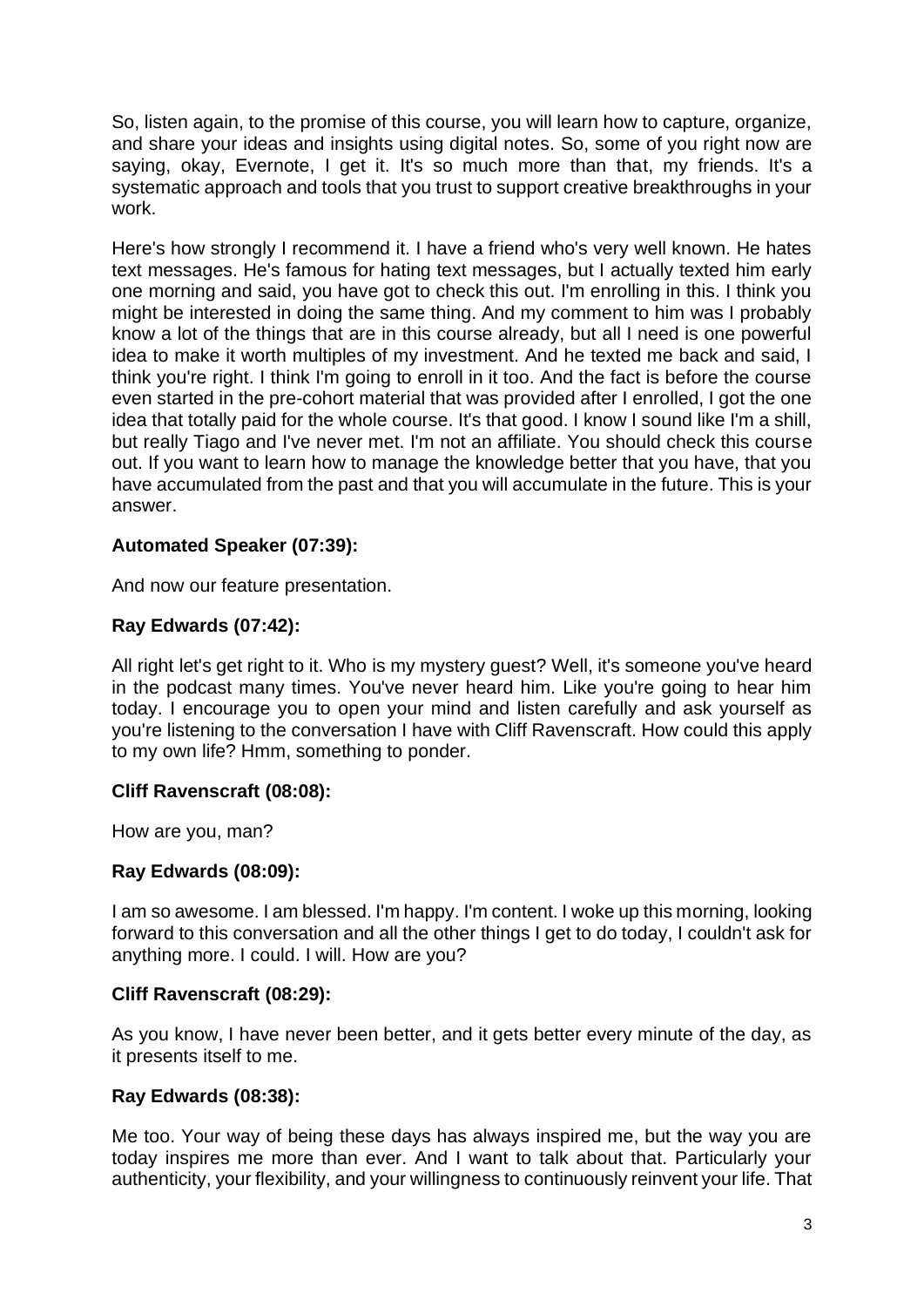doesn't even seem like the right word reinvent is not the right word. To express your life in the way that you feel most called to do it in that moment. Does that sound, right?

# **Cliff Ravenscraft (09:13):**

It does. I like the word transformation or to transform. I'm actually trying to process what I'm hearing you say, because there seems to be something unique about how I'm doing that today. And obviously, where I see where I am today seems to be a little bit more unique, and there are some qualities and attributes that would be assigned to where I am today. But the words that you described for just a moment I'm thinking back, and I think I've always lived those things like, today is no different. The destination of where I am today, which I'm not at my final destination, but I heard you say authenticity, transparency. You said flexibility, but the adaptability to any given circumstances in life and a commitment to transform my life to whatever needs to be shaved off or added to or changed in any way to be more and more in alignment with the clearest understanding of who I am and who I was created to be as of today, my willingness to always say no to everything, things that work things that didn't work, obviously. Well, I don't know. Actually, that's not true. It's not so obvious. I know many people who have things that clearly aren't working that they won't say no to, but I don't see anything different in my life today, as far as all of those attributes. But man, where I am today is a whole lot different and unique from let's just say the past 15-20 years of my life.

# **Ray Edwards (10:58):**

I agree with that, what you said, and it seems to me that you are now the clearest truest representation of that, that you ever have been since I've known you. And you're also the most responsive to the feedback you're getting from life to adapt. Instead of perhaps in the past and I could be putting words on you that are not true, but it seems in the past the gap between you, glimpsing a revelation of something that might need to be pruned or shaved or readjusted or changed or transformed in some way, the gap between you having that glimpse and acting on it seems to have shortened dramatically.

### **Cliff Ravenscraft (11:44):**

Yes. And I believe in my heart right now; I think there's one word that can describe, well, okay at least that not only one word, but one word immediately came to mind. As you said that today, I have confidence that no matter what I decide is necessary to be transformed, that if I go and follow my heart, my intuition or whatever, that is my soul calling longing, I have the confidence today to know and to trust that it's going to work out. And not only is it just going to work out, but it's going to be so much better than I could ever possibly have imagined. And so, though, and I use the word confidence because I have done this so many times. When I say, "this" a step towards a radical transformation, a step towards a radical launch of something new, start towards the shutdown of everything that's not working in life or that I feel is a distraction from who is the fullest expression of who I am.

And I've got to tell you the times where I had this sense, you know, it's like, gosh, it reminded me in 2006, I wonder what life would be like if I could do this stuff that I'm doing online on the internet, this reaching out with my voice into the world and having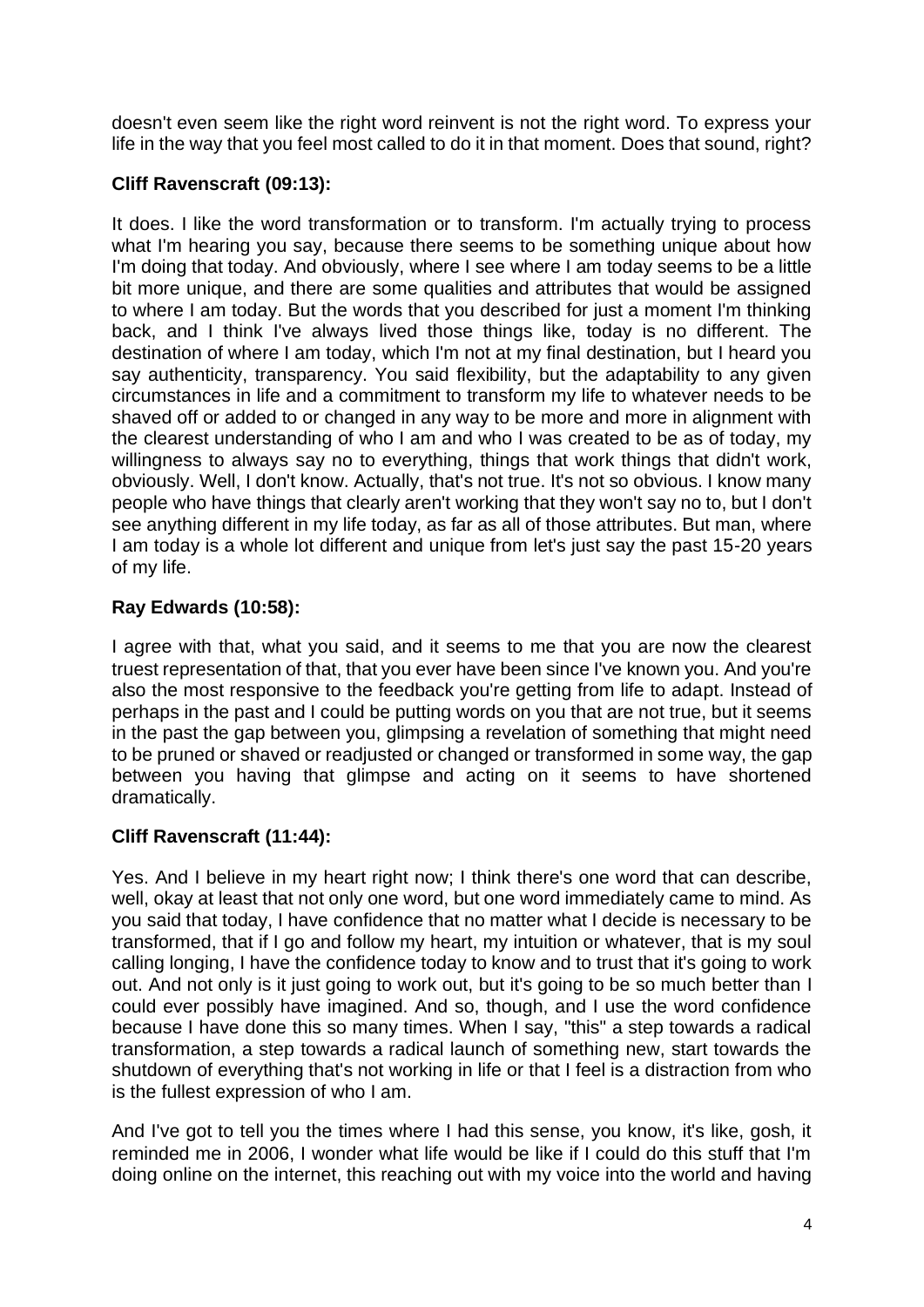a powerful and profound positive impact I wanted to do that. I was like, man, I wonder what life would be like then, but the thing is back then, not only did I not have confidence that I could do that, I couldn't even have the courage to do something that I felt and believed at the time would be impossible. So back in 2006, the reason why it took from dreaming, let's just say the first few months of 2006, this was about four or five months into my podcasting journey, I had this longing, this calling to break the norm of what was expected to get a stable, secure career path that generates a significant amount of money so that you can provide for your family, not only their needs today, but also to put savings away in the future. And you have an obligation to have a job that you can consistently rely upon. And for me, by 2006, I was already, gosh, about ten years in actually it was more than ten years into working for the family insurance agency. My mom and dad owned an independent insurance agency that was started by my grandfather in 1937. I was next in line to take it over. I had the most secure job you could have, and I was great at it, and I loved it until I discovered podcasting.

And I realized, Ooh, something inside of me tells me, man, this, this there's something that happens when I get behind a microphone. And I engage with people around the world with what I've talked about in the podcast, the conversations I'm having here. I'm called to those conversations way more than my work as an insurance agent, which I thought was really an amazing ministry in the world. And I certainly felt more called to that than what my previous calling I thought was, which was to do full-time ministry as a pastor of a church one day. And so, the idea, the thought that I could leave or even should leave the thought of actually leaving seemed to be an irresponsible thing to even consider. I mean, podcasting was brand new. In fact, there were people who were already talking about the fact that you know it's going up, but it looks like it's leveling off. And people argued that podcasting was dead. By the end of 2006, I laughed at those people back then as well. The thing is, though, I just didn't know it was possible. I didn't believe it was possible. So, I went for a year dreaming of leaving a career in insurance, a decade long, career in insurance. I spent a year dreaming about it before I ever gave it any real consideration. And then it was probably about February 2007, January, February 2007. I began talking about it out loud in one-onone conversations with people. It's like, I wonder what life would be like. And people started hearing that, and they were saying, well, why don't you do that?

I had people that were insurance underwriters for the companies that we represented, and they say, "Hey Cliff, I've been listening to your podcast." I'm like, what how'd you find about my podcast? "Well, hello, I watched the television show Lost, and you and your wife do one of the best podcasts out there." This is amazing. "When are you going to do this full time?" People would say to me. Now, these are people I'd never had that conversation with, and all of a sudden, it's like, "Wait a second. Don't go there." You know? "That that's a silly thing." You know? "No, seriously, Cliff, I predict a future where you will do this stuff full time." And I'm like, "Whoa, what is that?" And then I began to talk about it in my podcast content and people in my audience who were these people called entrepreneurs or something they would reach out and say, "Hey, I don't want to let you know, cliff. I've never had a position where I worked for anybody in my life. I've always worked for myself. I've always been full time. Self-employed and dude, you've got everything it takes to make it. And if you'd like a jump on a phone call with you." And I'd have one-hour, two-hour, three-hour conversations with people who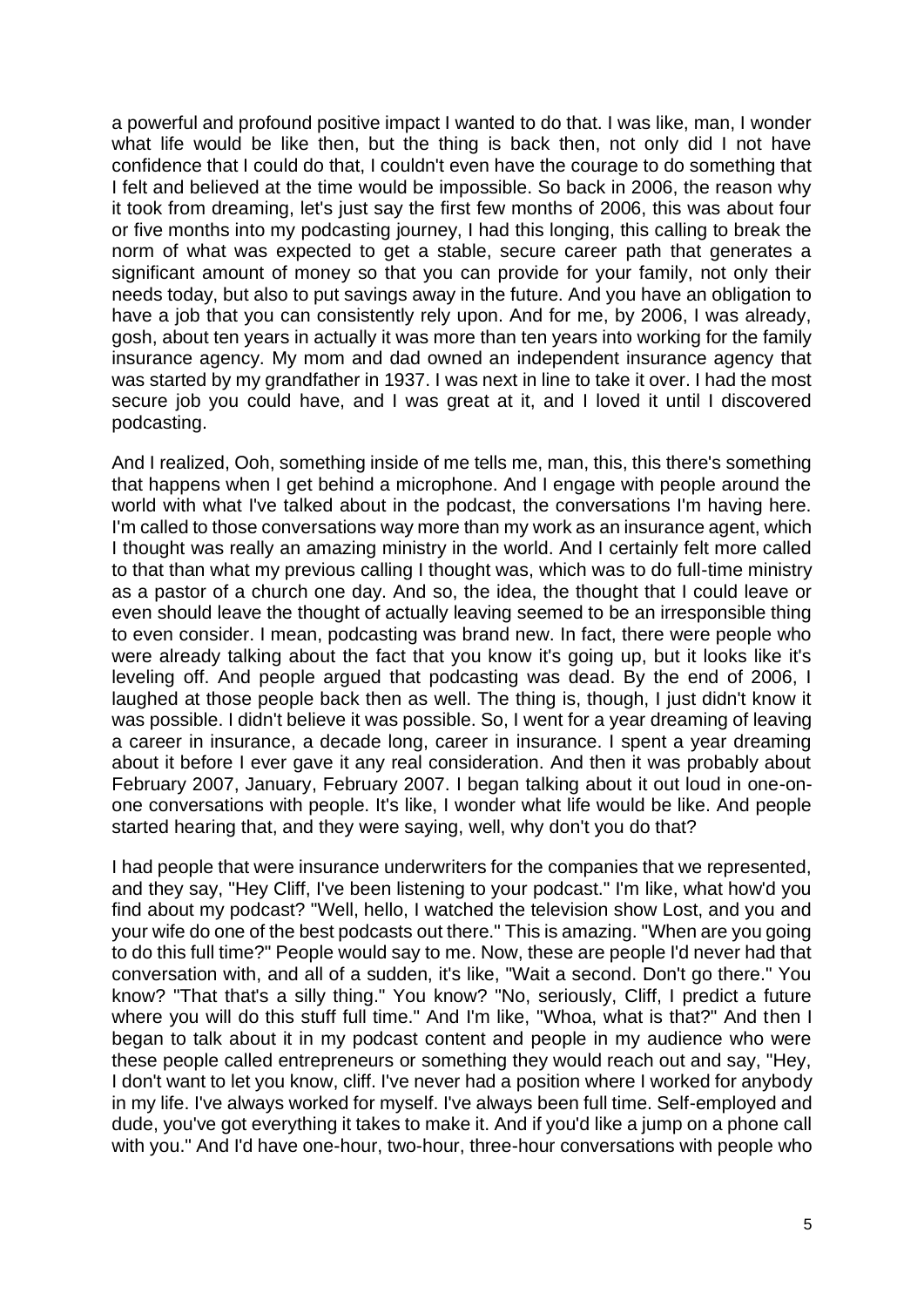swore to me that there's just every single opportunity laying at your feet and I would come home, and I would tell Stephanie about those things.

And I'd get really excited about the idea, but, and so I started to believe it was possible, but the idea of having courage right then was a challenge. And then finally I had a string of bad days at the office, I mean the place where I felt guilty because most of the time, I was at the insurance office, I was there physically, but not very much mentally. In an eight-hour day, I probably got about 90 minutes of insurance work done. And the rest of it all, basically emailing people who listened to my podcast content, either taking some of the emails that came in that had a common theme. And I'm like, "Oh, this would make a great outline for a new podcast episode that I'll put out." And I get frustrated when somebody would say, "Hey cliff, can I buy lots of insurance from you? That's going to make you lots of money and commission." Ah, nobody got time for this. I hate these calls. And I had a really terrible day, one day and I came home and Stephanie's like, listen, that's enough. I want my husband back, and the kids want their dad back, and you and I both know that God has opened a path for you to do this work full-time. You're already making enough money on the side because of all the advice you've been getting from these people. Obviously, it's not enough to replace your income, but just imagine what would be possible if you actually had your 40 hours a week that you spend there to put towards what you love. And so really at first, it was Stephanie who had the courage for me to go and do something crazy, like completely shut down 100% of my revenue from living a lifetime of an employee and stepping out and transforming my life into a life where I am now 100% responsible for whether or not there's any money coming into our house or not.

So that was, that was my first step. And it wasn't even me back then. It was Stephanie, Stephanie's the one who, who did it. But with that being said, it was Stephanie's encouragement, but I still had to have the courage the next day to put my 90-day notice in. And I had to get through all of the fear, dread, worry, and anxiety and doubt that experienced during those next 90 days. And then all of a sudden, I'm out completely 100% on my own as of January 1st, 2008. I'm like, "Man, I don't even know what I don't know." It was the most thrilling, invigorating, fulfilling work I've ever done in our life. It was also the very first that I think 2000, actually late 2007, and through 2008, I think those are the first times the actual definition of depression would show up into my life. Like real bouts of what the heck am I doing? I don't know if I've got this. My confidence is low. I mean, I never had a situation in my life, thankfully that wherever I thought about taking my life. But there are times when I'm like, I'm wondering if I'm not a more financially viable candidate for my providing for my family, with life insurance versus what I'm doing here. However, at the same time, not once did it ever get so bad that I ever thought of going back and through the entire year of 2008, I worked around the clock, and you know, 14, 18 hours a day, seven days a week, every week, not a single day off for the first nine months. And by the end of the year, my business was profitable, paid for all of the overhead, paid for health insurance for the family as a business expense, paid for my CPA, everything was paid for. The only thing is, is I never drew a single paycheck for the first nine months. And then, during the final quarter, my net income for the entire year was \$11,000 net income. And then, I landed myself in the hospital in January 2009 after my first year of full-time selfemployment, and I almost died from gallstones and all kinds of other physical ailments that came as a result of my unhealthy living that first year.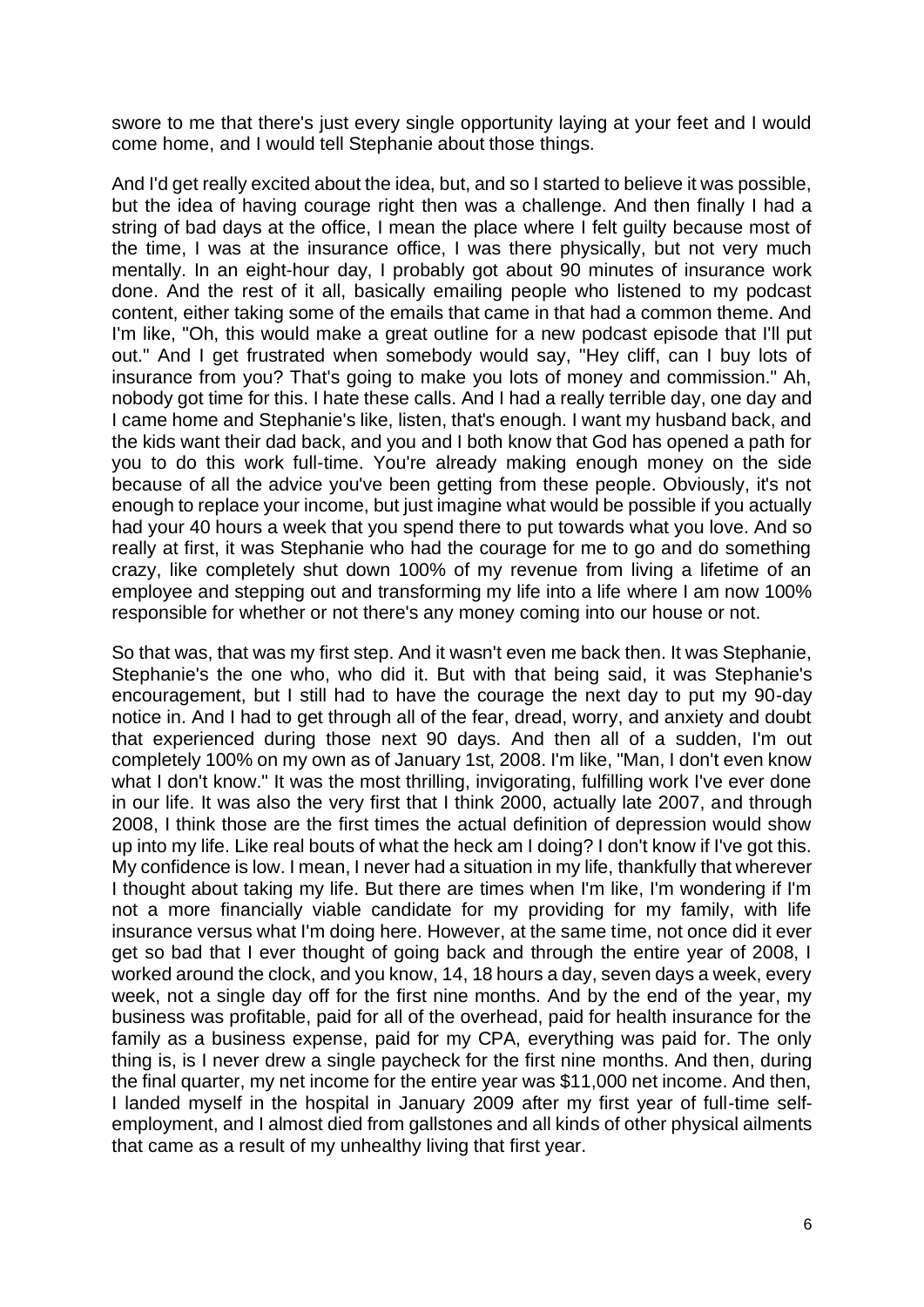That's the first time I felt like, "Man, there's something I really should be doing with my life. And, and I should transform it. I should pursue this. I should cut all of this off and stuff like that." And what that took so much then, Ray was courage. It took courage to dream. What would life be like if this? It took courage to speak it out loud to a couple of friends. It took courage to speak it out publicly to a podcast audience, to courage, to have those conversations with my wife. It took courage to go in and tell my dad I'm leaving the family business. It took courage to stick it out throughout that first year, even after I got out of the hospital. It took courage to move forward. So, it was a lot of courage in the early days.

# **Ray Edwards (22:17):**

Yeah, I see that quality has remained. You're right. The things I mentioned at the beginning of this conversation have been true of you, as long as I've known you. I think I see more. I don't know if it's more courageous because courage is to be afraid and do it anyway. I feel as though, we haven't talked about this, we haven't pre-discussed any of this, so this is just a live conversation unfolding. I feel as though courage is acting even in the, or especially in the, in the presence of fear. You feel the fear, and you do it anyway. And yet I feel that now you have less fear of making these big decisions.

#### **Cliff Ravenscraft (22:59):**

That is exactly it. So that's why I said now the attribute that I have now is confidence. See, confidence comes after you've done some really crazy stuff, and your worst fears never came true. And, and I've always, I've always done some courageous stuff. And the crazy thing is, is every time I felt led to pursue something that seemed impossible to me, or at least very uncomfortable when there's a lot of potential downfalls where there's a risk. I mean, genuine, real, authentic risk on the table. I could lose, I could fail, I could fall down, I could get hurt. All of that. Lots of risks here. And confidence has come to after doing that over and over and over and over again. So many times and realizing there's never been a time that I've looked back and said, "Man, I wish I wouldn't have done that." That's never occurred. In all of the years, I've been doing all of these interviews and conversations with people in podcasts. That one of those questions that tend to come up from some people is, "Hey, if you could go back and talk to yourself 10, 15 years ago, what would you have done differently?" And the answer to that question is nothing. I would do nothing different than what I've done. "What?" And then, of course, some people jumped to the conclusion, "Are you saying that you've everything perfectly. You've never made any mistakes? You haven't had major losses?" And I didn't say that at all. I'm still not perfect. I never will be, but I'm not. I'm never shooting for perfection. I've made huge mistakes, I've said and done things that I regret all of those things, but would I go back and change them? No, because I've learned from everything. Not to mention the fact that the ones that, where I literally fail, like big, you know, fell down straight on my face, bruised, bloodied, whatever, man, the stuff I learned from that.

I mean, there are things that I'm like, gosh, if you were to go back and listen to some of the content I put out a couple of years ago, the things that I said in reaction to certain things, circumstances in life, and I would go to a microphone and start sharing my thoughts about what's going on. Whether I said the details of what was going on or not. I might listen to those things today, and I might cringe. But at the same time, I'm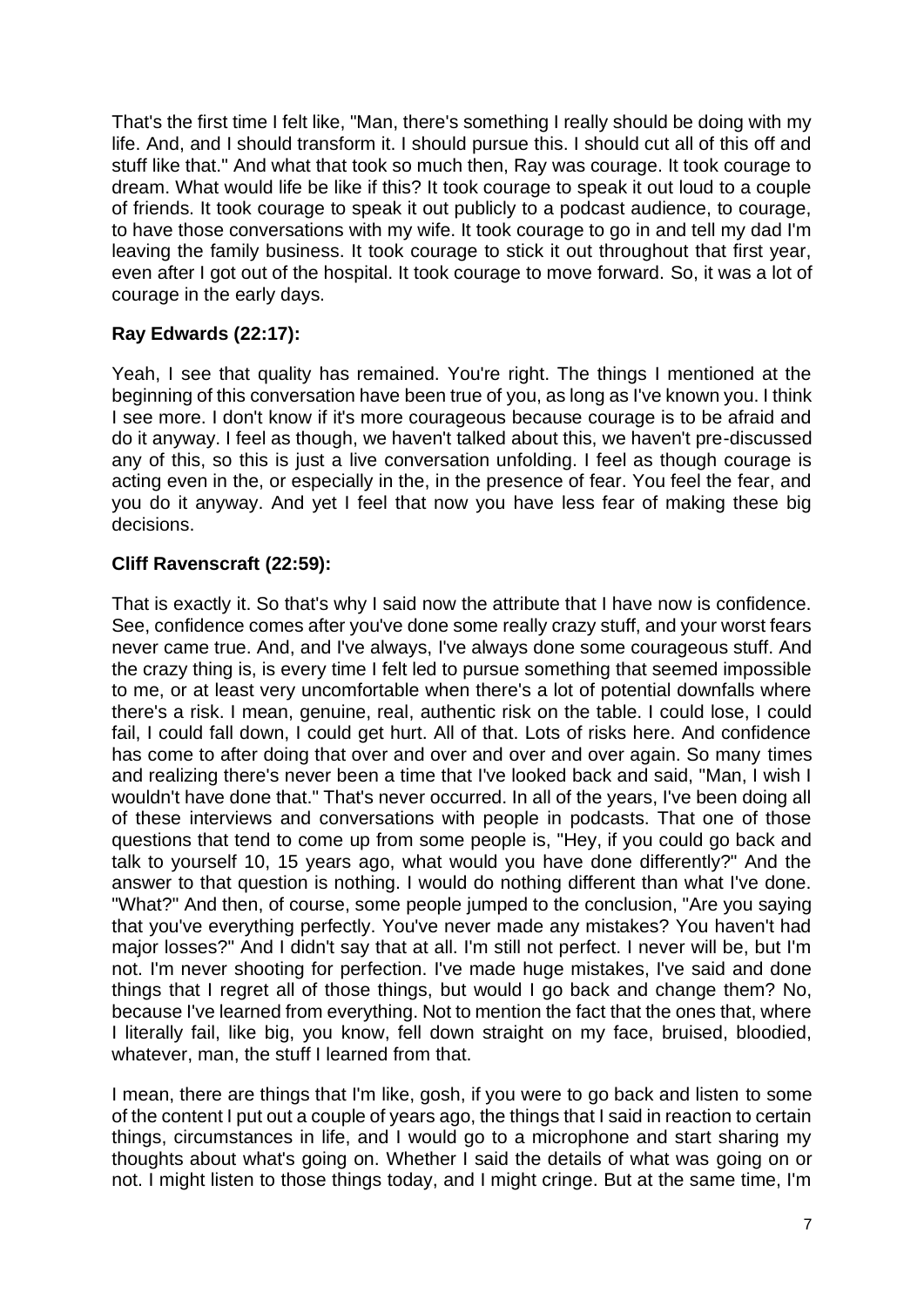like, man, how much have I grown emotionally since then? Wow. And there were some real lessons that helped me grow up through those circumstances. And I wouldn't be as mature mentally as I am today if it weren't through those trials. So no, I wouldn't change any of those things. I was an idiot to say what I did, but man, am I glad I got exposed to those things, and I grew. I'm better today as a result.

# **Ray Edwards (26:05):**

That's fascinating. I have the same outlook and not only on mistakes or poor choices that I've made but also on circumstances that were out of my control. The diagnosis of Parkinson's disease and the struggles I've had with that. I wouldn't wish it on anyone. I certainly wouldn't choose it if I didn't have it today, I wouldn't say, "Oh, here's an opportunity for growth. I'll take that." However, had I not experienced that there are so many things about me that I love now that I am convinced, I would not have grown into. There were so many things that would not have been exposed that needed to be dealt with in my own person. So, I look at that as it happened, and then I had a decision to make. "Well, am I a victim of this, or is there an opportunity in this?" And I haven't had that attitude 100% of the time.

There are times when I've had the opposite attitude of, "Oh, poor pitiful me." But I've had from the beginning, I've had the long-term vision that I'm going to grow through this. I, as bad as this may be, whatever's been thrown at me, was intended for evil will be turned to good, and it has happened. And I wouldn't go back and change it because I wouldn't be who I am today. If that hadn't happened. And I love who I am today. And I love who you are today. And something that triggered us having this conversation was me listening to the last couple of, three episodes of audio journal and hearing you talk about your process. It was really when you identified; I'm just talking about what I'm going through. I'm sharing with you what I'm experiencing, what, how I'm deciding to live. And I'm not telling you that you have to agree with that and do what I'm doing. I'm just telling you this is what's happening with me. And I love the immediate authenticity of that and the power of it because in the entrepreneurial space and let me just make this more real. With me, I've had a history of very carefully measuring what I said publicly based on how it might affect people's perception of me. And I've reached a place where I now have very little regard for people's perception of me. I don't want people to perceive me other than the way I am, but I have zero interest in correcting their perception. And I feel that you are exemplifying that and you're willing to make big changes that some people would question that some people do question that some people say that's dumb. You shouldn't do that, but you have decided, and you have no qualm about saying, this is what I've decided for me. This is why I'm doing it. And this is what I'm doing. And then if things start going south, you have no problem saying, well, this is working out differently than I expected, and sharing how you're dealing with it, which I think is the most valuable form of sharing a person could do.

### **Cliff Ravenscraft (29:39):**

I appreciate that. You know, it reminds me of the days When I was doing a lot of what you're talking about publicly in the podcast, that was my main business podcast at the time it was called Podcast Answer Man. And it was Podcast Answer Man, for a decade or more. Yeah, actually it was a decade because I started that in December 2006. And I think I changed it in 2016. So, Podcast Answer Man. And then what exactly what you said, I've always, well, I can't say that. I always, my greatest desire through the content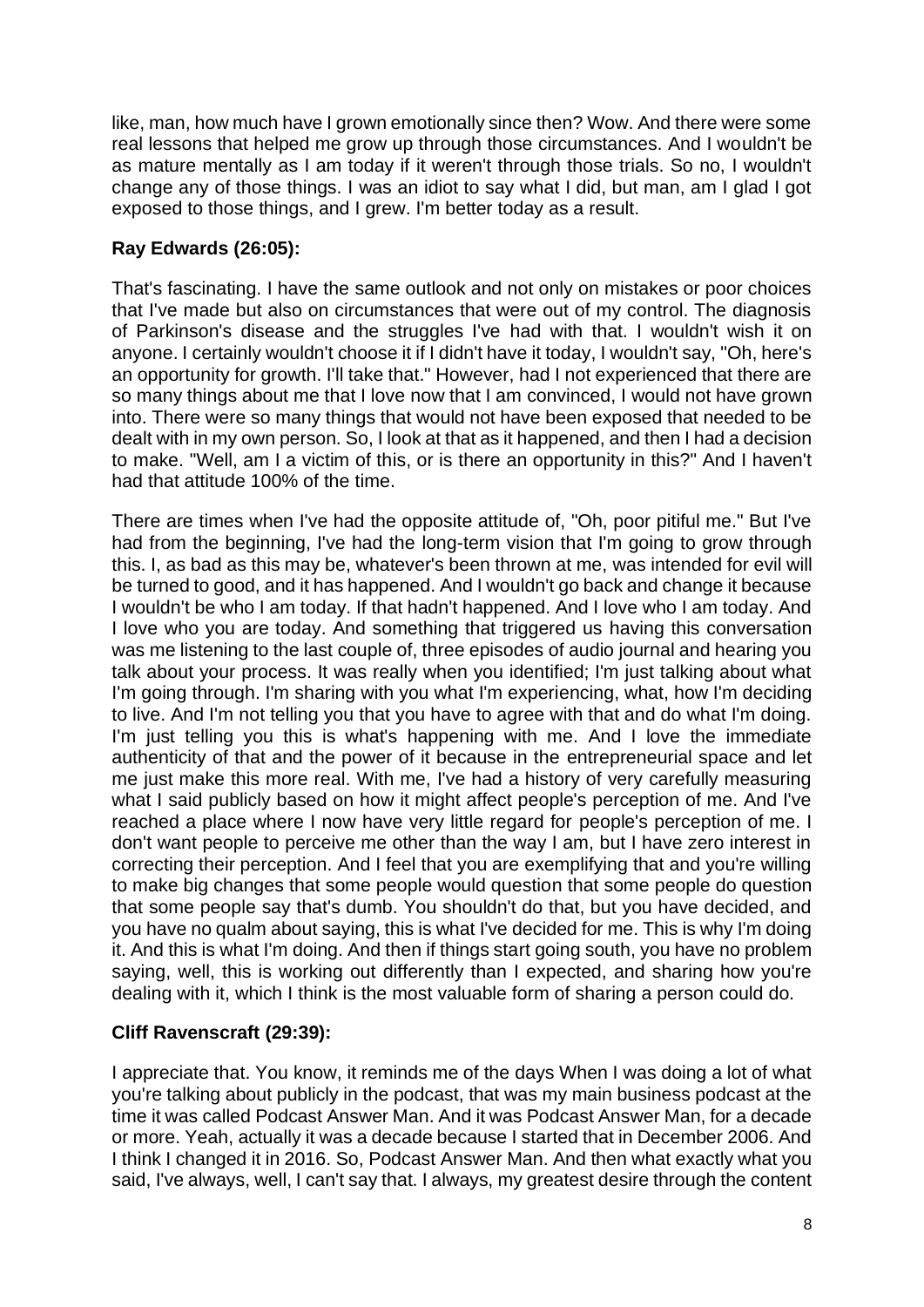that I create and what I know I feel called to do in this world who, how I'm supposed to show up in this world. I've determined that I'm supposed to take all of my experiences in life. The things that I'm learning, whether it's through books, experiences, classes, podcasts, whatever, everything that I've got on the table, my experience, my expertise, my passions, the things I'm learning, all of this stuff. I want to take all of that. And I want to create content that is entertaining, educational, encouraging, and inspirational, with the purpose of inspiring other people to take bold actions towards living the life of their dreams.

Now, if I want to be less politically correct, coming from somebody who has always felt even from, well, at least from age 18, have felt that I am called to full-time ministry in this world. So, my desire is always to help people to pursue the life that they were created to live. So that's who I am. And I had determined, and I had discovered a while back, many years ago, that my favorite form of doing that is telling what's going on in my life from my perspective. It's like, "Hey, I'm Cliff Ravenscraft. And here's what I'm going to tell you that I recently experienced are here is a goal that I have." I'll never forget the time. It was 2011, Ray and I put out my goal. I said, "I'm going to share with you today 12 goals that I have for 2012." Two of those goals were the craziest. One of them was that I wanted to be known as a paid public speaker. I wanted to start making money from speaking on stages. And number two, if that wasn't bold enough, by the way, I really stunk at public speaking back then, I mean, I was terrible. And I also got physically ill, days and certainly hours before any speaking engagements. So why on earth I'd ever want to do that? I, well, I do know today why I wanted to do that, but it was a goal. It was a dream. So I put that out there, and I said, but also I don't want just that if we're just going to go for anything, I want the words, keynote speaker next to my name in whatever publications are made for the events that I speak at. I want a keynote, and I'm not talking about those events. You know, those events. I remember saying, you know, there are events that are like four or five days long, and they have every single morning, they have it. They put a keynote speaker in every evening. It's like, no, I'm talking about a real authentic, genuine keynote speaker. I'm talking about the guy who was the first person that every attendee hears and that person. I want to be the person who sets the stage for the experience that they're about ready to have. Or I want to be the closing keynote speaker I want to be the guy who takes all the excitement, all of the awesomeness of what you've just experienced and then give you something powerful to propel you forward, leaving the event. That's who I want to be. And I was a terrible public speaker.

And so, I put that goal out there, those goals out there with everything else. And, and you know, the fun thing is Ray is what I loved about that is like I told people, I said, I'm not a great speaker, but this is what I want, and here's how I'm going to go about doing it. I've already been speaking at a couple of events, and they've been pretty decent. I still freak myself out. I am going to start reading some books. In fact, there's this Dale Carnegie book, I think it's called "Stand and Deliver" or something like that. And I'm going to look up some coaches, I'm going to go, you know, I'm going to do some things, but I am committed to making this a reality. If it happens, I don't know how it's going to happen, but man, it would be cool if I could actually achieve those two goals along with the other ten goals that I shared in this episode. And I'll just keep you guys posted.

So, what I did is throughout the weeks and months ahead as I, hey guys, I read this book, and here's what I learned. And wow, this is really helpful information. I think I'm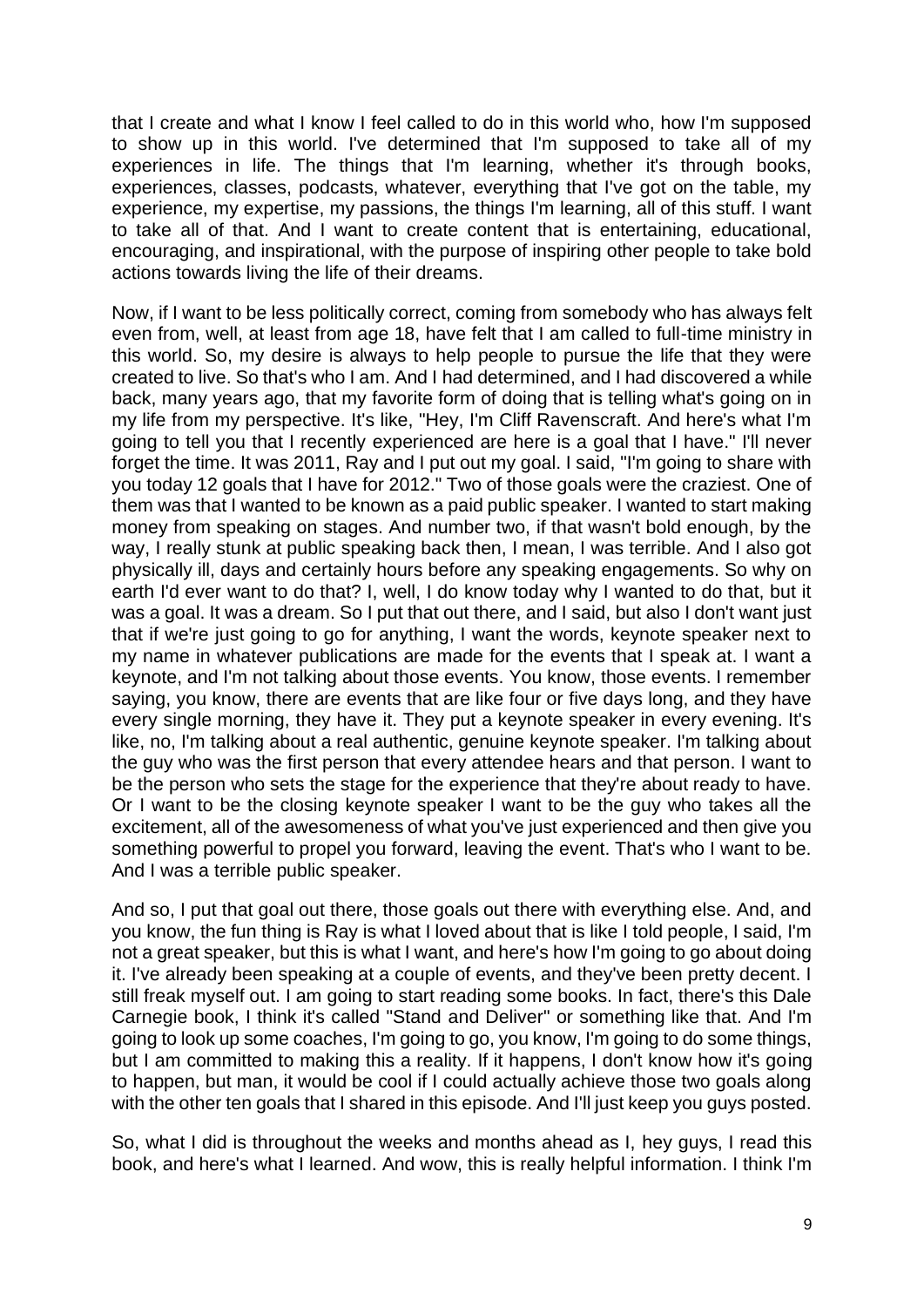going to stop trying to script my entire talks and memorize them. I think I'm going to start using outlines and Oh, and then a couple of weeks later, "Oh, by the way, I just got an email. I've just been invited to my first paid speaking gig for the Catholic new media conference. And guess what? Father Roderick, Glen Hogan, wants me to do the opening keynote address." And I'm like flipping out. I was like, this is so cool. Now I'm being paid, and I'm a keynote speaker with the first set. Boom, it's here. So this is what I love is like the things that I'm dreaming of and thinking about in my mind. I'm actually living an example, in front of a community of people showing you that this isn't some kind of weird cosmic stuff that, you know, although there may be some stuff to that weird cosmic stuff, I'm just showing you that, man, when you actually decide what you want and you begin to take steps, you're more likely to have something show up in your life. If you first have a destination in mind and you take steps towards it and to be able to exemplify that.

So that's what I've always done is I've just been, "Hey, here's what I want in life, and here are the steps that I'm taking. Here are the obstacles that are in my way. Here's how I tripped over this one and failed miserably. But here's some things that went right. Here's, oh my gosh, Michael Hyatt just invited me to speak at his platform conference. I'm getting paid to speak at his event. Oh my God." Now I'm really freaked out. It's because this is somebody that I really look up to. I'm like, Oh man. Everything throughout my entire journey, I'm always sharing. This is who I am. This is what I want. This is what I'm learning. This is what I'm experiencing. And the thing is, though, is I got away from talking about Podcast Answer Man questions. Because this show was started a decade earlier. It was started with, "Hey, do you have technical questions related to podcasting? Come here and ask them. I'm not telling you that I have all of the answers, but I love podcasting so much. I guarantee you, if you ask me the question, I know where to find the answer, and I will do it." And that's what I, I built my brand on. But over time I realized it's like, man, this is, I know that I'm good at this. But what I really love is sharing my story. I love sharing my journey. I love sharing my dreams and what I'm learning about, how I get there and how things are working out. I and the feedback that I get is every now, and then somebody says, "Hey, I really want to thank you for that tip, for that tour." "Hey, thank you. Here's a picture of my studio. I bought all that equipment you talked about." And that was fun. That was exciting. But man, I've got all these handwritten letters, postcards from around the world from people. Tell me when you shared your story about that, it changed my life. And I got email after email, out of that. And so that's when Ray, I realized, this is who I am. This is what I want to do.

So, I started doing that, and I started getting lots of one-star negative reviews in iTunes, and they said, "You know what? Bait and switch this podcast is called Podcast Answer Man, and I haven't heard him answer a question related to the technical aspects of podcasting in months, don't waste your time." And there were a lot of threads like that. And eventually, I got to the place where it's like, man, if everybody's if this is what I felt like, man, I was getting enough of this that it's like, man, am I doing something wrong? And that was one of those times where a decade after I left my career in insurance, I began to ask myself, "I wonder if I could, I wonder what life would be like if I could go and do what I feel most called to do, share my story authentically transparently. Talk about me all the time and not upset all of these people who are not getting what they wanted from me." Yes, I can answer your technical questions related to podcasting. Yes, I could go review the latest new tool that just came out for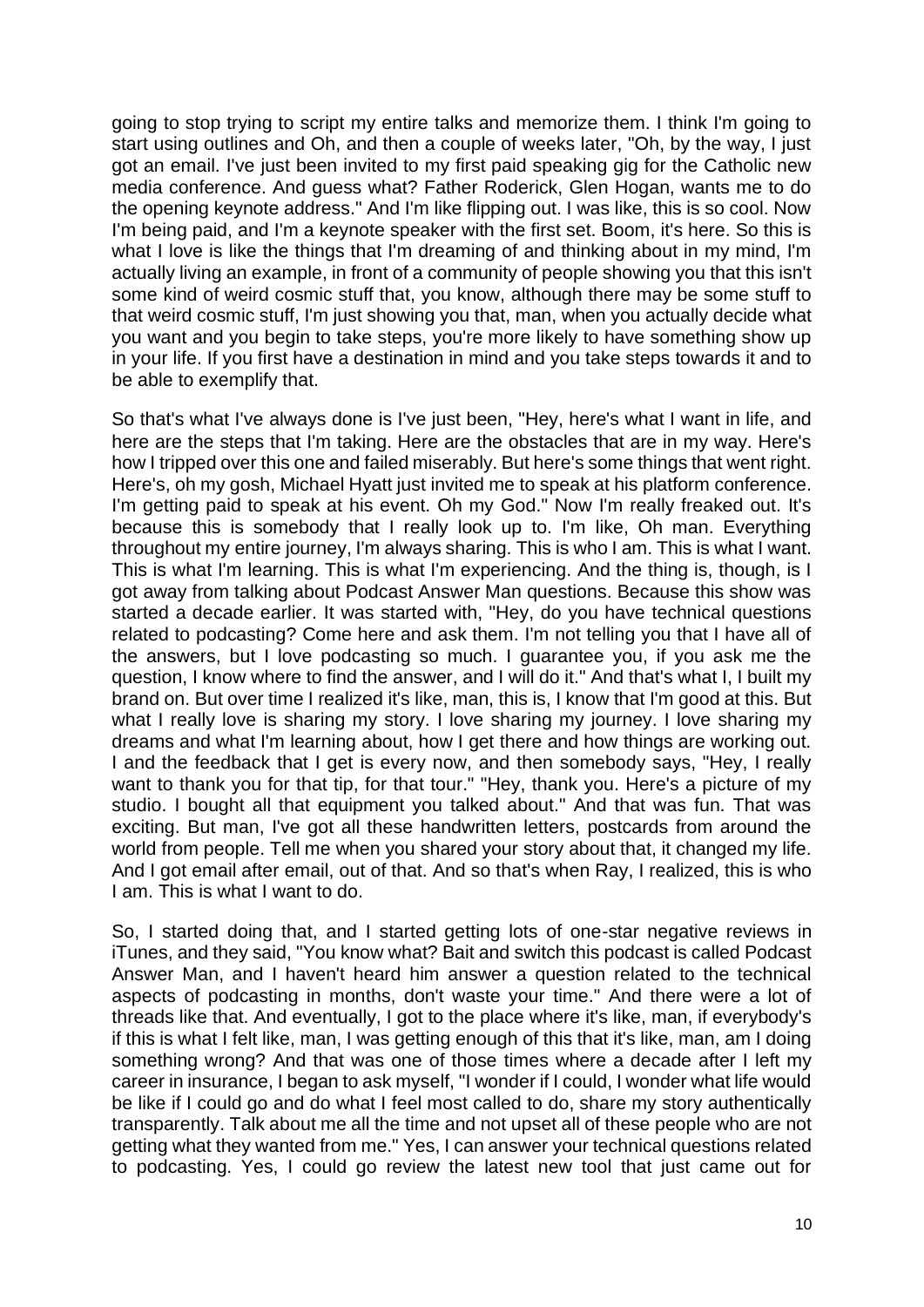podcasters, spend a couple of hours testing it out, and giving you my review of it. I have zero desire to do that.

So, I finally, it took me a little while, but finally, I said, you know what? I'm going to rip the band aid off. This show is no longer the Podcast Answer Man. I have renamed it in iTunes, and in my RSS feed, this is now the Cliff Ravenscraft show. Nobody can ever leave me an authentic, genuine review that says I don't talk about in this podcast what the name of the show is because it's the cliff Ravenscraft show baby.

# **Ray Edwards (39:18):**

It's a show about me. Yes, I love that. The interesting thing to me is, as I'm listening to this, I realize we are friends, and we have a relationship where we can pick up the phone and talk to one another whenever we want to. And we often do. And yet I still love listening to your content because I still learn things about you and from you that I wouldn't otherwise. So, I'm so glad you show up in that way.

### **Cliff Ravenscraft (39:58):**

Ray, you know, as you just said that, I want to tell you something. I have a great deal of direct access to this guy named Cliff Ravenscraft as well. And I could pick up the phone and have a conversation with myself as often as I want. But you know what, when I record and publish another episode of the cliff Ravenscraft show or today, what is currently my favorite show, which is the audio journal. Guess what? I am learning more about myself and having new insights at the time that I'm recording them the same things that you're picking up. I'm literally learning new stuff about me every day as well.

### **Ray Edwards (40:47):**

That's good. And it's encouraging because this is the first time, I've ever said this publicly. I have the same experience with my own show. And I often listen to my own show to learn from myself. Sometimes I go back, I'm looking through the archives, and I see something where I did a show about a particular subject or somebody writes to me and says, you know, in this episode, you said the following, and it changed my life. And I go back and listen. And I realize, wow, I said that six months ago, but I'm just now learning it from me. What's up with that? I love it. This what we're talking about, learning as you're speaking as you're teaching or as you're just thinking out loud, I feel like it's more accurate. I have a saying that I often teach my copywriting students. I say writing is doing part of thinking. And then I tell them you haven't done the work unless you write it down. But now I realize speaking is also the doing part of thinking. So, it's, I think my statement to my students would be more accurate if I said until you've communicated it, you haven't finished thinking it.

### **Cliff Ravenscraft (42:01):**

Yes. I like that. That, that is exactly it for me. I will tell you; I get very frustrated reading books if I don't have a break to go and either immediately have a conversation with somebody about what I just read or to go record a podcast episode about what I just read. I can tell you right now; I would explode if I read a book from front cover to back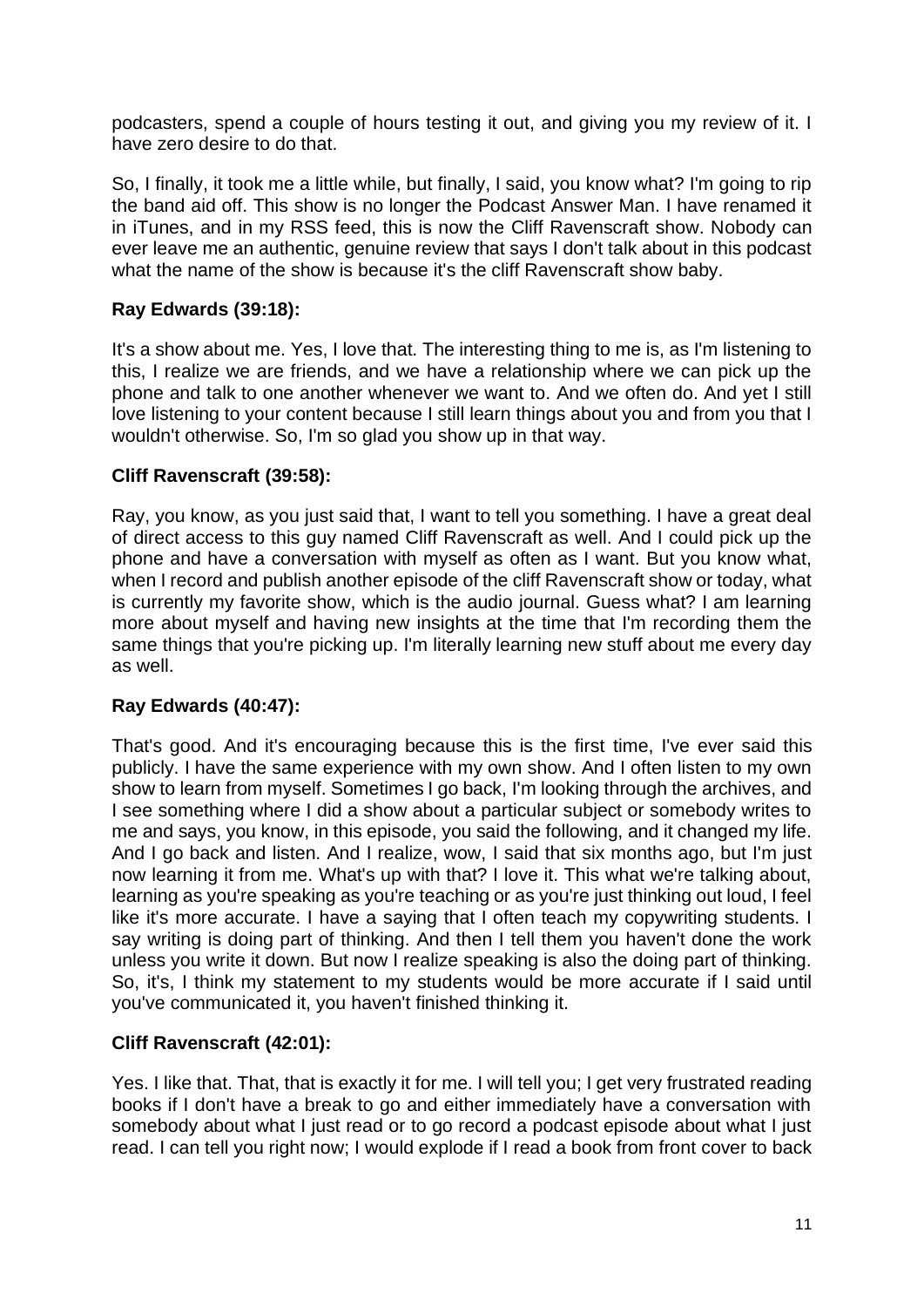cover and didn't have conversations with people about what I had read it w I would, I think I would short circuit.

# **Ray Edwards (42:43):**

That's so good. And it's, I relate to it so much because I realize now, as we're talking, I'm the same way. I know I drove some people in my life crazy because I would read a book and I would have to talk to them about it, or I would invest in going to a seminar or workshop, or I would listen to a podcast, but I would have to like teach it to them for me to be able to process it. And there are actually times when people in my life would say, "Oh, you've been reading a book or something. What's going on?" Can we, in one case, "Can we not do this?" So, I had to learn, not everybody was willing to undergo and to withstand the deluge of things I wanted to say.

# **Cliff Ravenscraft (43:28):**

And that's why some people should create audio journal podcasts. Just saying. As you, as you can tell, I had plenty of people who were done with hearing me talk about all the random stuff going through my brain. And so, for me, I've always needed an outlet for my mind dumps, if you will, and if that's the thread of all of this, I was, I think it was 2006. I'd have to look at the date, but I started a show it was originally called my crazy life, and after 385 episodes of that show, I realized I'd probably get more people interested in the podcast if I titled it, or if I titled it pursuing a balanced life instead. And it did, I went from about 200 to 300 subscribers to about 1500 to 2000 subscribers. And then that show, eventually, I shut it down when I turned Podcast Answer Man into the cliff Ravenscraft show. And I began to try to bring that style of content to my professional business brand. And while I don't necessarily, I'm not so much concerned about what people think about me and stuff like that. But I do still feel like I do want to curate a first impression of the quality of who I am as a professional in a business brand sense. And I realized, "Wait a second, there is a lot of content that I'm putting into the cliff Ravenscraft show that is authentic and transparent to who I am. And it's a lot of me processing things out loud without having thought about this before I hit the record button and people who know me understand the value of this." But if I could realize that, man, if somebody heard a Ray Edwards, Michael Hyatt, or some of these other people say, "Hey, go check out cliff Ravenscraft podcasts you'll love it." If they were to tune into that podcast I just published, I can't imagine somebody truly getting hooked on the content that I put out there as far as who I am.

And so, I realized it's like, it's kind of like you imagine this If somebody has been listening to my content for a couple of weeks or a couple of months, or in some cases a couple of years, and they really love me. If I said, "Hey, I'll tell you what, here's one of my physical written journals for an entire 18 months of my life. Feel free to open up to any page, read anything you want." There are some people who would genuinely be interested in reading some of that and then asking me questions about it. However, I can't imagine somebody who's never heard of me before and, and say, "Hey, would you like to read my diary?" Why would I care about what you had just experienced when you dropped your daughter off at college? I didn't know who you are.

And so, anyway, that, and what I realized is like, Hmm, you know what? I miss the old Pursuing A Balanced Life Days, where I could have this audio journal because I realized every episode of the Cliff Ravenscraft show is somebody's first experience of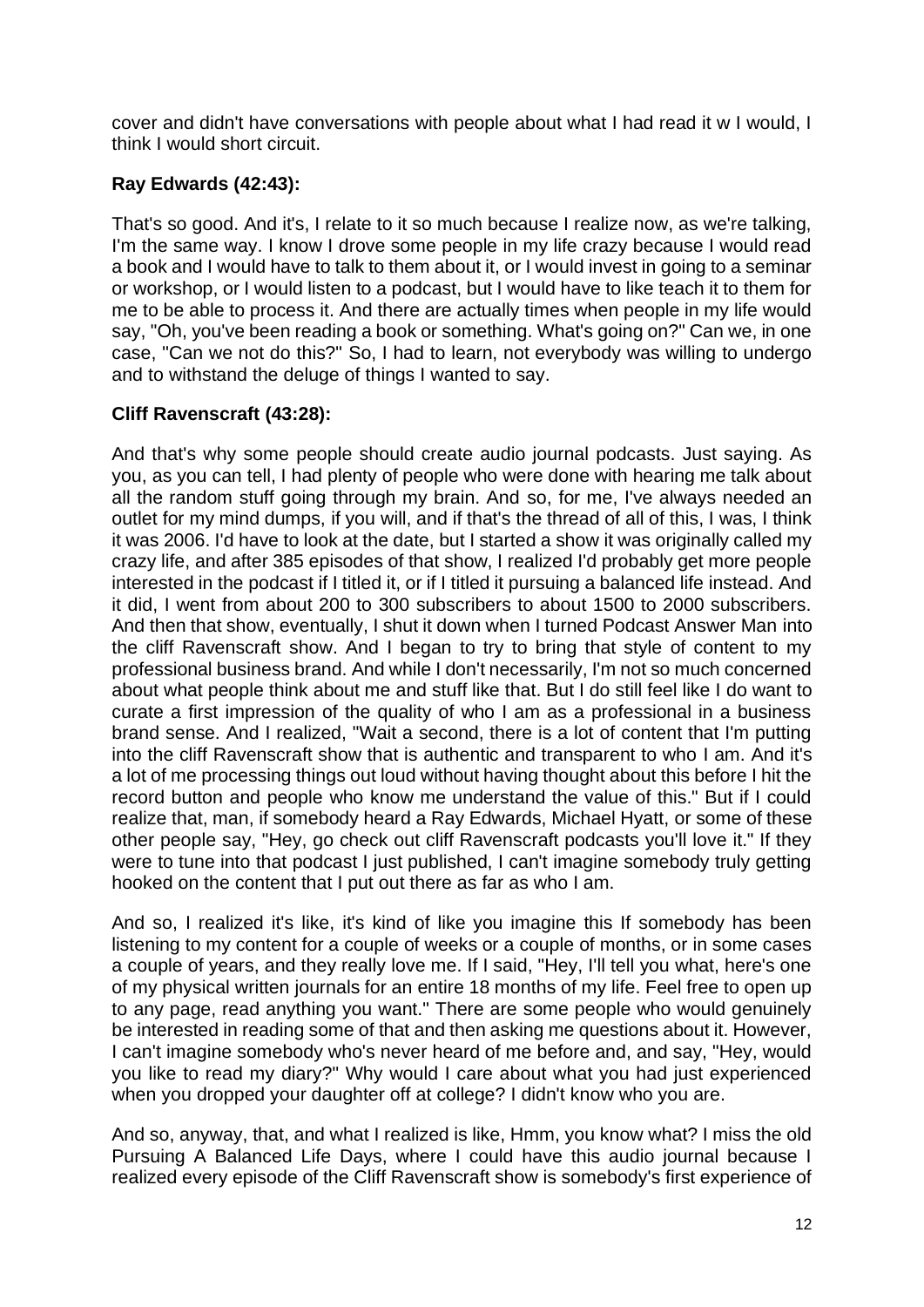me and my voice. And so, I do curate that intention with intentionality these days. And by the way, that does say the Cliff Ravenscraft show, doesn't truly authentically get all of me, but I still have that outlet, that place I can go. It's like, listen, here's what I will tell you. Subscribe to this podcast. It's at least once a week, you're going to get what's rattling through my brain, but watch out, there are times when you might get seven episodes in a week. And if I'm really going crazy and I got lots going on, there's been times in the pursuing about like, they're like ten episodes one week of pursuing a balanced life.

So yeah, I love having that outlet just to say, this is what's going on. If for nothing else, there are some episodes, Ray, I don't care if anybody ever listens to that, I'll go out and record and talk and just say out loud, what's on my mind in a way that I'm assuming somebody is listening because there is one person listening and it's me, and that man is saying it out loud. All of a sudden, it's like, "Oh, okay. I don't like how that sounds. And so maybe that's not what I'm thinking." And I didn't realize it until I said it out loud and trying to justify what that thought is with a description of it. And like I said, I'm learning things about myself and about what I read in this book or saw in this movie or in this TV show. And now the funny thing is there are over the years, these audio journal format style podcasts, I'd say there's been at least 80 to 100 episodes that are a minimum of one hour that have never been published in an RSS feed.

### **Ray Edwards (48:27):**

After you recorded them. You decided I don't want to release it.

#### **Cliff Ravenscraft (48:31):**

It's not that I was ashamed, but there were things that I said that contained information that was inappropriate for me to share, even though I withheld names and stuff like that, there are enough people who would know this is who I'm talking about. And I came home, and I'm like, "You know what? That one was for me."

### **Ray Edwards (48:52):**

One of the beautiful things I like about listening to the audio journal is I can think back over the course of the last year, some changes you've made to the way you run your business. There was a time, not that long ago, that sometimes you would say things that challenge the way I do things, and it would bother me. I would want to respond. And sometimes I did, I's say, "Well, I don't agree when you said this." And because of your personal development that you've been going through and because we're such good friends and what you think is important to me, not that I have to agree with everything you think is just when you think something is important, I stop and think Cliff thinks that it's important. I wonder why. And I've reached a point now where I can honestly say you say things that I think previously would have upset me, maybe because I would have felt like it was a judgment of something that I'm doing that I shouldn't do. I don't think you ever did that with that intention. I'm talking about me now.

Now when I hear you say something that challenges a belief or a practice or a habit of mine, I actually get excited because I know this gives me a chance to rethink this. So, for me, the fact that you are currently not working on Mondays and Fridays and you're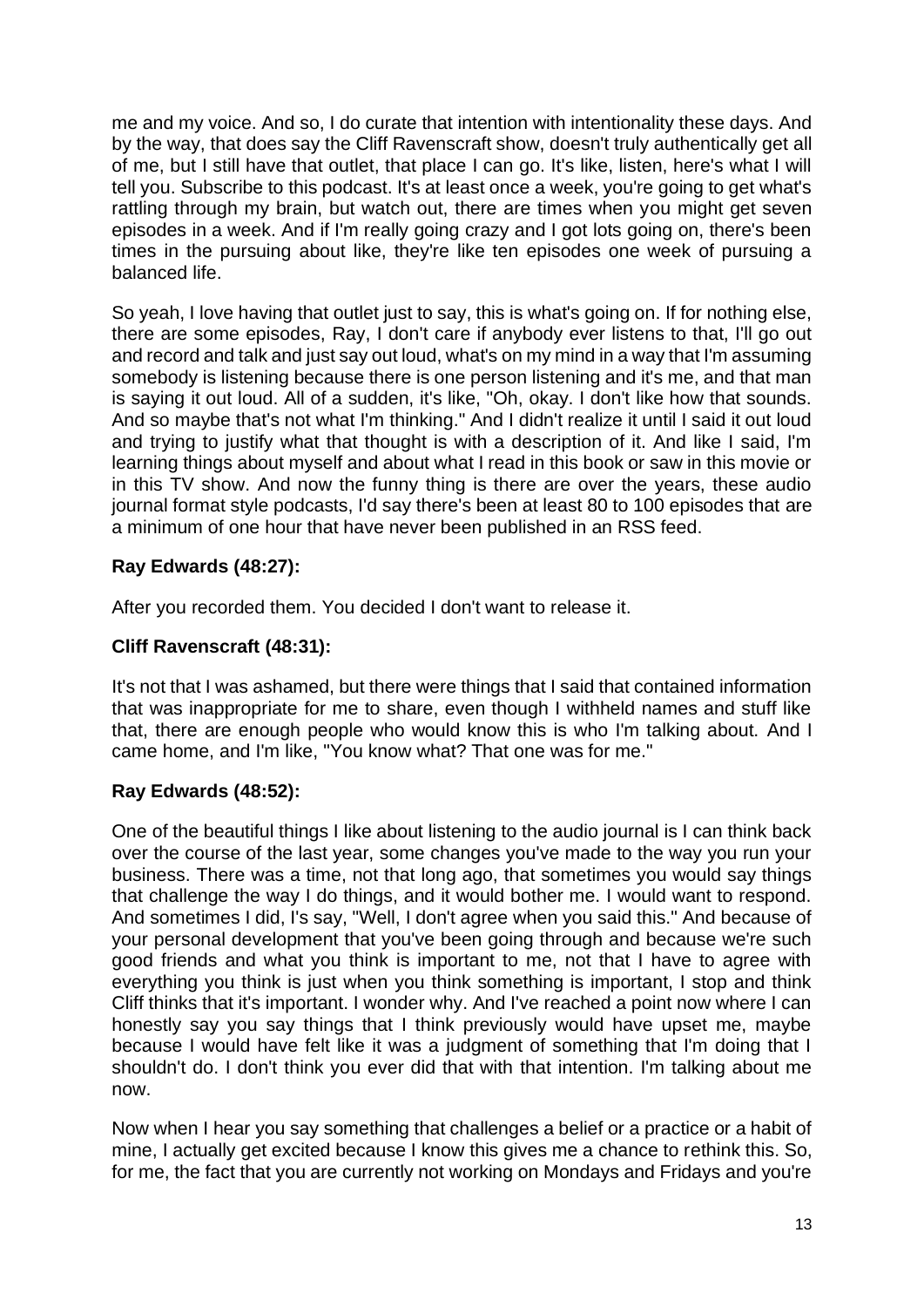taking four-day weekends, that challenged me, and it excited me. And I started thinking to myself, well, Cliff and I are different businesses. I'm doing some different things than he is. I'm not a life coach. I mean, actually, I am, but that's not how I bill myself. It's not the primary stated function of my business, and there are so many other moving pieces. And so, my first thought was, what's not possible for me to do that. And then I stopped, and I thought, "Oh, wait a minute. What's not possible. Anything is possible. I tell people that all the time." So, I've because of your journey, and you're sharing how it's unfolding for you. I started thinking, well, if it were possible, how would I do that? How would I arrange things in my business? And then this whole Coronavirus thing came along, and we all got an opportunity to sit down in a quiet room by ourselves and think, or talk, or both, both is good. And first I thought, well, now I have permission to change anything I want to in my business. And I actually, when I had that thought sitting in this chair, in this office, I literally laughed out loud because the next thought was, "Well, when did I not have permission to do that?" So, it was a moment of call it revelation, call it enlightenment, call it what you will. Yeah, I enjoyed it immensely. And there are things that were happening in my business that have been eliminated. Since I heard you talk about that. And there are other things that are being eliminated, and there are more things that are going to be eliminated. And I realized that the freedom that we have to create our own life is the most precious thing we have. The freedom to decide what we want, what we will and what we won't do, and even if that ends up being a mistake that I later change, that freedom is a limitless treasure.

### **Cliff Ravenscraft (52:25):**

Yes. After I transitioned from Podcast Answer Man, shut that brand down and began, you know, what is today, I call Mindset Answer, Man instead. And then I literally like hinged everything publicly on the success of moving towards stadium events. You know, it's like this crazy vision, which by the way, I still believe, Ray, that one day I'm going to, I'm going to stand on a stage in front of tens of thousands of people. And those people came to hear me speak. I still feel like that's going to be there, but one thing I can tell you right now, if it ever happens, at least the way I'm looking at it today, it will happen in spite of the actions that I take. It will be unavoidable because I burned myself out on the pursuit of that vision. I'm like, listen, God, if this is truly from you, you're just going to have to drop me in the center of it and, and I'm going to up one day and say, how in the heck did I get here? Because it will not be of me. That's all I have to say about that. But boy therefor, for a couple of years though, I, I began to have enough courage to talk about it publicly. And I proclaimed boldly, "This is what I'm going to do. Here's how I'm going to do it. I said, guys, I'm going to start my first annual conference called Free the Dream. And I'm going to have 300 people. There's no way in heck I'm not going to be able to do this. In fact, one of the sessions I'm going to teach you is how to get everything you ever wanted out of life. And I'm going to apply the principles."

And yeah, that was fun. That, that, that, that first year cost me \$38,000. That was \$38,000 in the hole. Yeah. Anyway, and then it's like, okay, I learned everything I needed to learn. This is what I, this is why I didn't get it. I'm going to reevaluate my results. And I'm going to change my approach. And I'm going to go after the Free the Dream 2019 will have no less than 300 people. The first year I had 87 people, and the second year had 117 people. And the good news is I only lost \$19,000 the second year moving in the right direction. And so much of me, I mean, so much of my content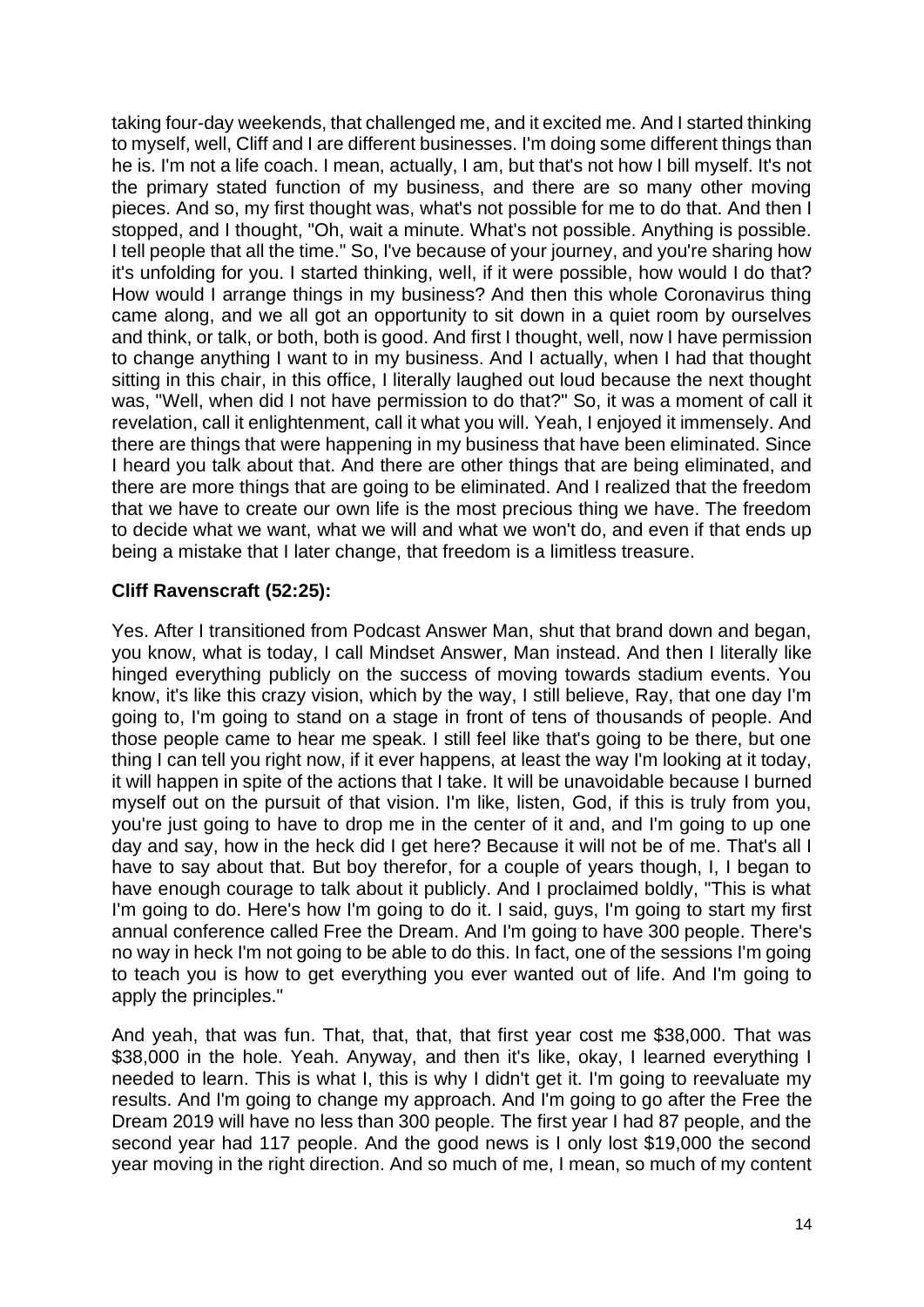for two years, Ray, publicly is I'm not giving up on this. I'm going to keep moving forward. And I'm going to show you that if you truly want something, you've decided you're going to get this no matter what this, and I'm just going to keep showing you, you will see one day I will have. And then, all of a sudden, about two months before Free the Dream 2019, I realized this is not what I want. I thought it was, but it's not. It's a distraction. It is a distraction from who I'm called to be and how I'm supposed to show up in the world, and the way that I've been approaching this has taken me out of integrity with how I like to market, how I like to do relationships. It has completely taken me away from the spirit in which I feel called to create content. And I just, I just do not like all of this stuff. It's costing myself financially. I mean, thankfully I've got other streams in my business that allowed me to continue to put food on the table and I had enough of a community and enough clout and everything to be able to dig myself out of a \$38,000 hole, dig myself out of a \$19,000 hole the next year.

But I began to ask myself, can I pull off a 300-person event and then grow it to a 500 to a thousand to a fifteen thousand all the way to a, a stadium event? The answer is yes. Yes, I could. I was on the right path. I really believe that. But then just like you said, I was like, what would life be like if I just stopped pursuing this stadium event, what would life be like if I just stopped doing this event and did something unique, not different than my business, but what if I doubled down in the one area of my business, where I have the most powerful, profound, and positive impact, all three P's in one sentence there. What happened if I actually just dove into the lives of 24 people and maybe three to five, one on one clients? What if I actually put everything into a small group of people and said no to everything else in my business? And I began dreaming about it, and then I began organizing it. And today I live it.

### **Ray Edwards (56:58):**

And that's so inspiring. And the most inspiring part is having been able to walk with you through that journey. Not because we're friends, and we have secret conversations that nobody else knows about because you shared it all very openly. I mean, you did things that other people that we, I'll say this, other people that I know that are well known, who are well-respected. Some of those things are the kinds of things they would never disclose publicly because they would feel that it would cast a bad shadow on the public's perception of them. And I personally am growing more and more to believe that the way you're approaching this and the way I'm approaching it, like that more and more, the reason it's so attractive to people is because of the era, when a person could get away with a persona crafted appearance, where all the imperfections, "imperfections" In other words, I don't believe their imperfections I believe they're simply things that happen or things that we do, the era when you could fake it until "you make it," I think is gone. People see through that, even if they don't see through it. I think there are many people who feel a feeling that comes from that, that turns them off, that turns them away. And when someone is being open and openly sharing, they feel that, and they feel attracted to that. I have something that-

### **Cliff Ravenscraft (58:38):**

It really ties into the earliest part of that statement. You said something about trying to appeal to the masses, curating other-

### **Ray Edwards (58:47):**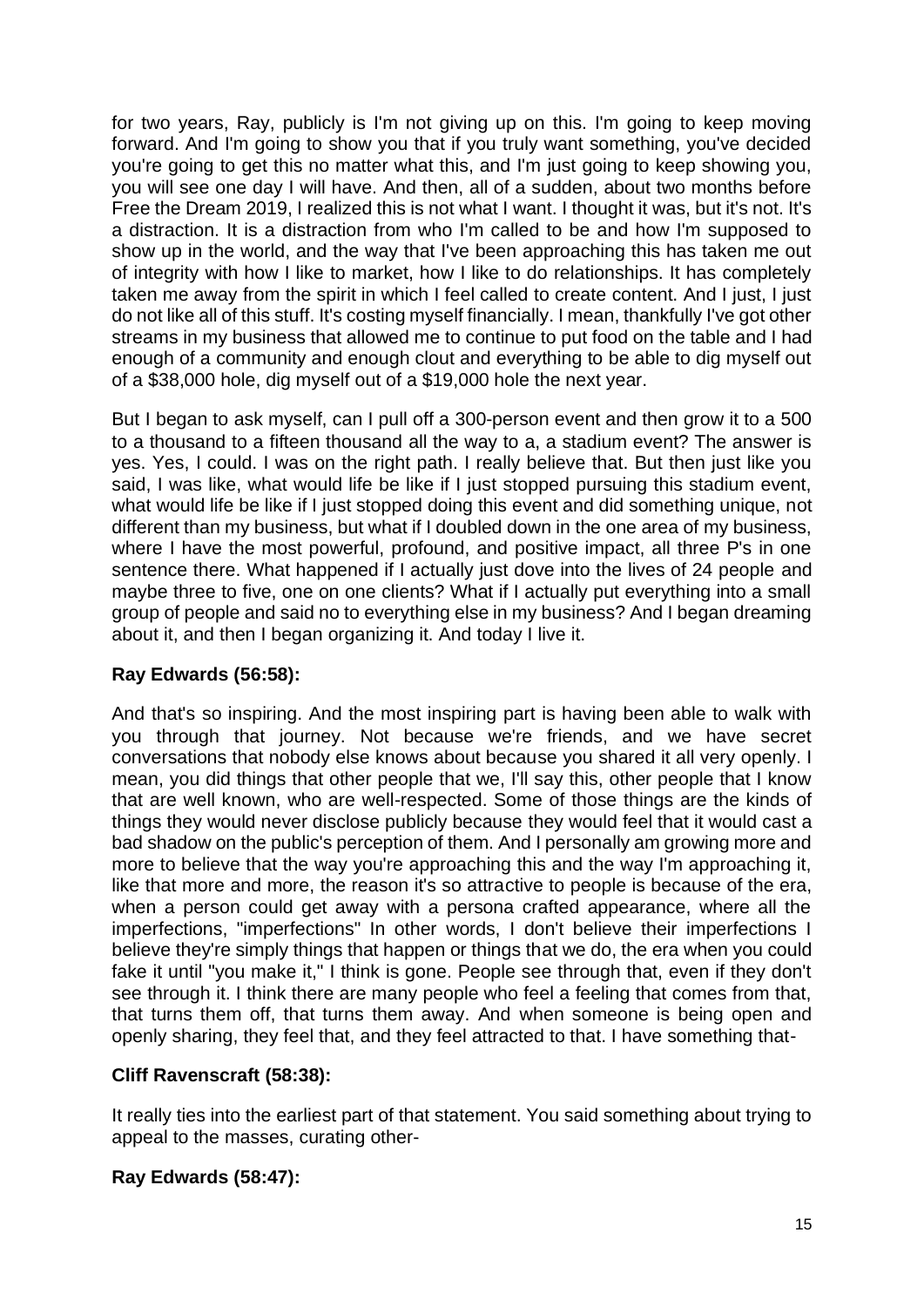It's curating a persona.

#### **Cliff Ravenscraft (58:49):**

Yeah, but it's more for, you know, protecting my image in this large community. See, the thing is, and I want to authentically share with you some thoughts on this because I've been thinking a lot about that. There's a lot of things where some people have said, well, cliff, that's easy for you. And some of those things, and I love this because "Cliff, it's easy for you because you're Cliff Ravenscraft." It's like, yeah, but I wasn't always who you see me as today. I want you to know that I was once a guy in Northern who had a passion for a TV show that nobody outside of Northern Kentucky had ever heard of. I promise you; I wasn't always me. So first and foremost, I built what I am today. Now, the other thing is, I can tell you, Ray, is because of what I have found that I most want to do and how I want to show up in the world I realized I took that whole, was it, Gary Keller or somebody? The whole thousand true fan thing. Do you remember who said that?

#### **Ray Edwards (59:53):**

Oh, no, but yeah.

#### **Cliff Ravenscraft (59:55):**

It was in 2008, and then some guy wrote an article, A Thousand True Fans. I did a couple of podcast episodes on it, but it says, listen, you don't have to have hundreds of thousands. You don't have to have millions. You don't have to have that. If you just had 1000 true fans, you can make a great living. All right. And he even said, you don't even need a thousand. You could get by with a hundred. And I began to ask myself, what if had ten, seriously? So, I'm actually on the path. I'm on the path right now, Ray, where I'm looking for my first client who will hire me as a coach for a hundred thousand dollars a year. And I'd love to have somewhere between five to ten clients eventually, that will pay me a hundred thousand dollars a year.

Now imagine that in each of those clients would, let's just say on average, we talk, uh, once or twice a month. And that that's really our engagement. I might go and meet with them, fly out and see them or whatever. But first of all, ten clients at a 100k a year, I'm not great at my math, but I'm pretty sure that's a million-dollar income.

#### **Ray Edwards (01:01:01):**

That is correct.

#### **Cliff Ravenscraft (01:01:02):**

What if I only have three clients at 100K a year? I was still making \$300,000 a year. That's not so shabby. You know what? I could probably handle three to five clients at a hundred thousand dollars a year and make a commitment. I will never work on any day other than Wednesday. I will have every Thursday, Friday, Saturday, Sunday, Monday, and Tuesday off. I could see that as a real possibility in my future. So now I'm not at that place yet. So, I currently, you know, I don't need to go into all the financial situation, but I've got a pretty sweet thing going for me right now. My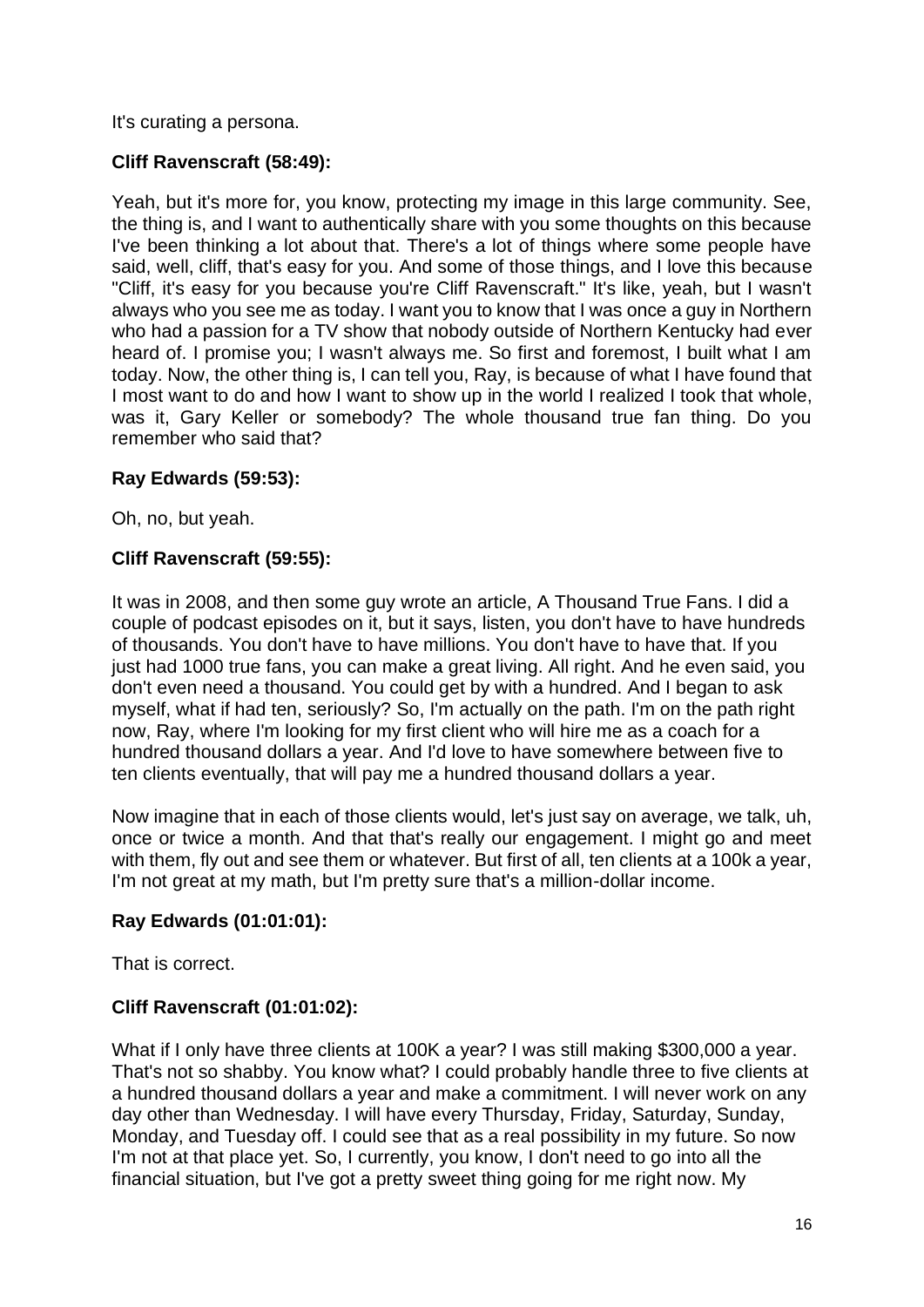average client that comes on board is somewhere between 15 to \$27,000 a year at this point. So, I don't need to serve a ton to make my financial situation. And for me, Ray, that's why I feel like I have a lot more freedom to do whatever I want, say whatever I want, be authentically me because my business model, my livelihood, my paying for all of the things I feel called to pay for it to be the provider of my family is not dependent upon the perception of thousands, tens of thousands or hundreds of thousands of people.

If my business model were uniquely like some other people, my behavior would be different. I can authentically and transparently tell you if I needed to have thousands of people buy a product from me every year, I can tell you right now, as much as I value authenticity, transparency and all of that other stuff is genuine, it's not that I would ever fake it till I make it, but I would withhold some more of the more challenging and more controversial thoughts and feelings because you know what those aren't necessary for me to share with the world. I think they're helpful, but sometimes things that are helpful to share and could be valuable to share could completely be mis strewn and mistaken. And people could have a false perception of me and not know my true motives. And if I let some of those things out into the world and I don't manage, what's available for people to interpret that I've said, then I could actually see myself creating financial hardship for myself and my family. And so, I don't judge people who have a business model where, I mean, they have a business model that requires that they reach lots of people. But I can tell you right now it's not that I'm some sort of Saint because I do what I do. It's just like, I just don't need nobody. I think about this. Right now, my life, I never need more than 25 clients, 25. If I can, if I can find 25 people who are true fans, who believe that I could add value to their life at the price at which I currently charge, I would never need more than 25 clients at this point, at least in this season of my life and what I'm doing.

So, that gives me the freedom to just not show up on. I mean, I don't know if you've noticed, I don't show. I know you've heard me mention it, but I haven't been showing up on Instagram on Facebook or anything like that. The Cliff Ravenscraft show is kind of hit or miss whether or not I put an episode out each week, and it's not because I don't love it. It's just like I got other things I got going on, and I'm serving. I can tell you this; there's a group of people about 20 to 25 people. I promise you; they have not seen any vacuum of Cliffs showing up in their lives, but that's where my heart is. That's where I'm at these days.

### **Ray Edwards (01:04:59):**

And I absolutely love that, and I'm moving into a space where I'm restructuring my life and my business so that I can even more, not be concerned about having large numbers, having thousands of people buy a product. I feel like I've been halfway there because I've adopted a policy of just saying what's on my mind, which has caused me some tension and stress at times. So, just through listening to you and watching what you're walking through and especially hearing what you just said, that was so helpful to me because that helps clarify for me some other changes I want to make so that I don't feel encumbered by something I'm doing over on this side of my life. So that it restricts me from doing what I want to do over on this side of my life. And the sides are artificial, mental constructs, I just have one life. I'm super in love with freedom. And what you just described sounds like freedom.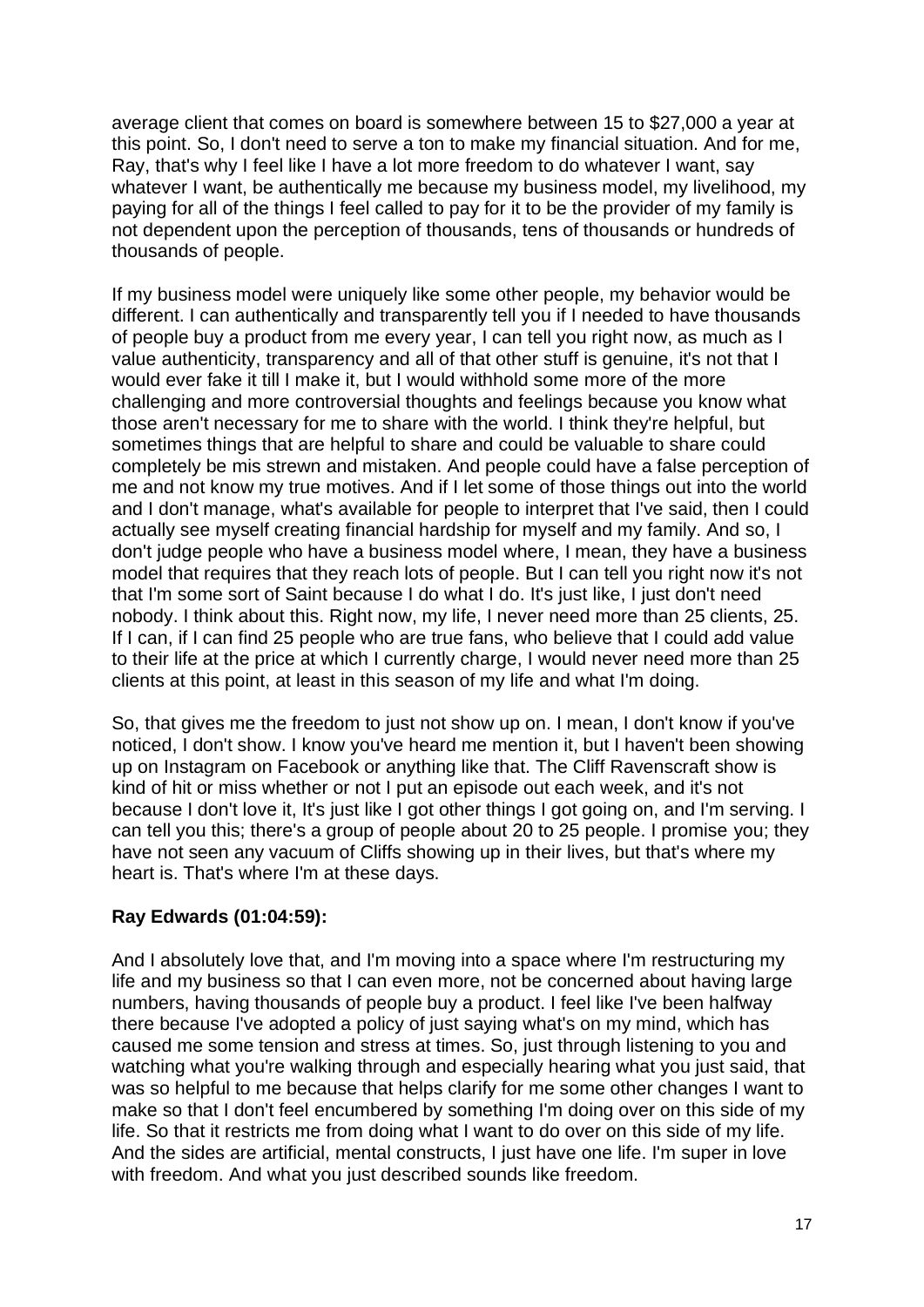#### **Cliff Ravenscraft (01:06:15):**

It does, and freedom comes at a price. Freedom comes with sacrifice. I know, you know this, you hear things. I mean, of course, one thing, the Coronavirus situation that we're currently in and going through it has helped everybody understand. We've always lived in uncertain times. People email me all it's like in these uncertain times, it's like, when has there ever been a time that you've lived a year of your life where there wasn't uncertainty? There's always, we're always uncertain, but with that being said, you know, there's a lot of people who have had business models, where if, if they lose 15% of their clientele goes away, it's not that big of a deal. There are people who have not only diversified in their investments, but there are people who have been diversified in their businesses. They have multiple streams of income. So, for example, let's just say if all of a sudden, the live events portion of their business is dried up and there's no income, but at least there's still these virtual events and these mastermind groups and coaching and other things. There are a lot of people who are diversified.

So, I will tell you that the more clients you have, the less, any one client leaving, you will be painful. Now, right now, my mastermind groups that I do are 25K a year or \$2,250 a month. And I've got to tell you when a client leaves you feel it financially. Just imagine, let's just think about this, let's just say I ever got to the place where all of a sudden, I have it. I just have five clients who are paying a hundred thousand dollars a year. And at the end of one year, one of those clients or two of those clients don't renew. I just imagine your income dropping by \$200,000. I had this when I was doing the next level mastermind back when it was \$12,000 a year, a thousand, it was just a thousand dollars a month. So, every time somebody says," Hey, cliff, you know, it's been great and all, but my one year has been up, and I think I'm going to go invest in some other things. And I'm going to drop out the next level mastermind." And man, for the first two years that I would hear those kinds of messages. It's like, man, my income just dropped by 12K a year, and those were painful. So, I will tell you there's a sacrifice that comes with a small number of people paying you a high value, but once I recognized that I'm like, wait a second. I'm not going to back away and shy away. Actually, wait a second. No, hold on. That's not true.

Authentically, when I first recognized that I realized, "Hmm, I don't like this." So, I would have let people come in at a lower price. And I started another mastermind group that was only 250 a month, and I thought, that's cool. If somebody leaves, it's only \$250 a month instead of a thousand dollars a month, and it'll be easier to replace. So, I went that way, first (A.K.A. mindset of scarcity), but then I, I figured it out. I got beyond all of that cleaned up that mess that I created for myself. But then I'm like, okay, I can handle this, but here's the deal. The nice thing is, is by really narrowing down. I only need to serve so many people. So yeah, right now, I only have two technically to serve all of my existing paid clients. I only need to do four 90 minute calls per week, and I could service every client I currently have. Ideally, I could do all of that on one day of the week, but currently, I'm working Tuesdays, Wednesdays, and Thursdays.

So, I do four 90-minute calls to service all of my existing clients, but I do three 90 minute calls every single week to bring in potential new clients. So even though I don't need any new clients, I'm always bringing, I'm always working towards bringing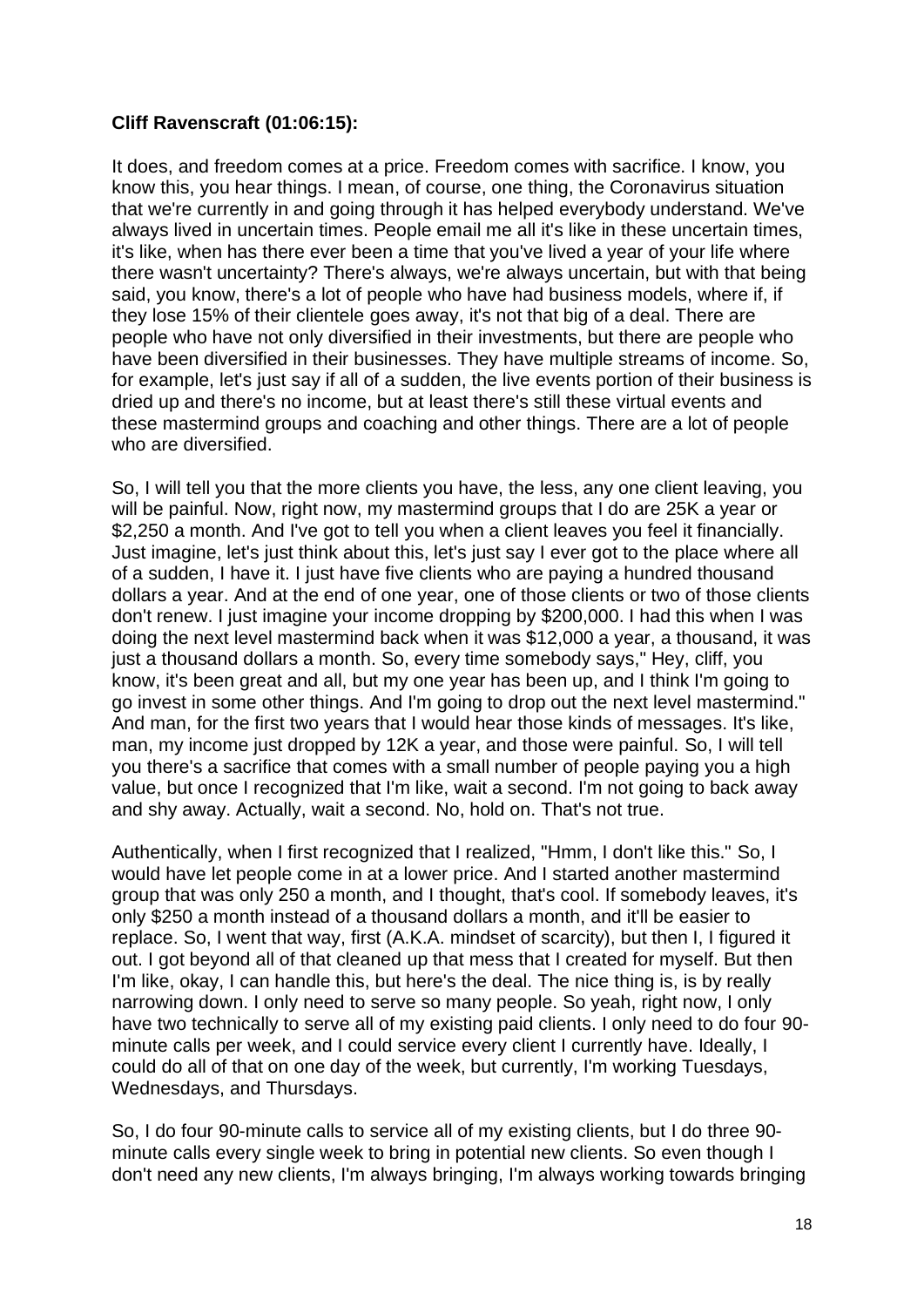in potential new clients, and I'm able to do that because I'm not distracted by all the other business streams and stuff like that. So, there's sacrifices and all that stuff, and there's no guarantee that what's working so freaking awesome. I mean, my life over the last six months is way far exceedingly, more awesome than it's ever been in my entire life up to this point. And I'm, I'm pretty sure I'm getting ready to turn 48 years old. So, I love it. And my life has not been impacted financially or any other way. And in a negative way, since the Coronavirus, because of the business model I have, which is freaking a blessing beyond imagination. I'm so thankful for that. I'm not saying that I can't be impacted and I thought there might be a case, but I just brought on a new client, and so I just love where life is now, but there's no guaranteed that this season will always stay or there's no guarantee I won't get bored once things become too comfortable.

### **Ray Edwards (01:11:15):**

Yeah. I'm looking at all of this and looking at things that you just mentioned. I just got new distinctions from this conversation because I have already been working on a plan for how I can elegantly and almost effortlessly activate the ten different potential income streams that are available to me with very little effort on my part frankly. I've had a tendency to focus on the one that's working best right now and neglect the others. So this whole circumstance, as people lost jobs, and we felt the impact pretty quickly as some people canceled contracts, and we had to cancel a live event, and I just took a breath and thought, okay, what can I learn from this? What's great about this? What can I learn from this? How can I use this? Thank you, Tony. And I realized, well, I can learn how to elegantly and effortlessly activate these ten different income streams. So, I'm not so dependent on any one income stream.

My first thought was scarcity. I thought, how can I shrink the cost of my lifestyle? I could move into one of those shipping containers that are so popular. And I realized I don't want to do that. I don't like that. What I want is I want a certain kind of house, but I just want to pay for it. So, I don't want to leverage my present in exchange for my future. So, I'm working through this plan of how to get in a position quickly, without grinding, without causing myself undue stress so that I can be adaptable and free to do as I wish. And I also am determined to enjoy the process.

#### **Cliff Ravenscraft (01:13:13):**

That's awesome.

#### **Ray Edwards (01:13:14):**

So, thank you for the part you've played in that and for how you show up for who you are and why you're here.

#### **Cliff Ravenscraft (01:13:22):**

Thank you, brother. I am so excited about the journey. You know, I look forward to five more years from now and see where we are and if we can come back and visit this conversation. "Oh, we thought we had it all figured out back then." But you know, it feels right now, you know, and that's the thing. You have to go with what feels right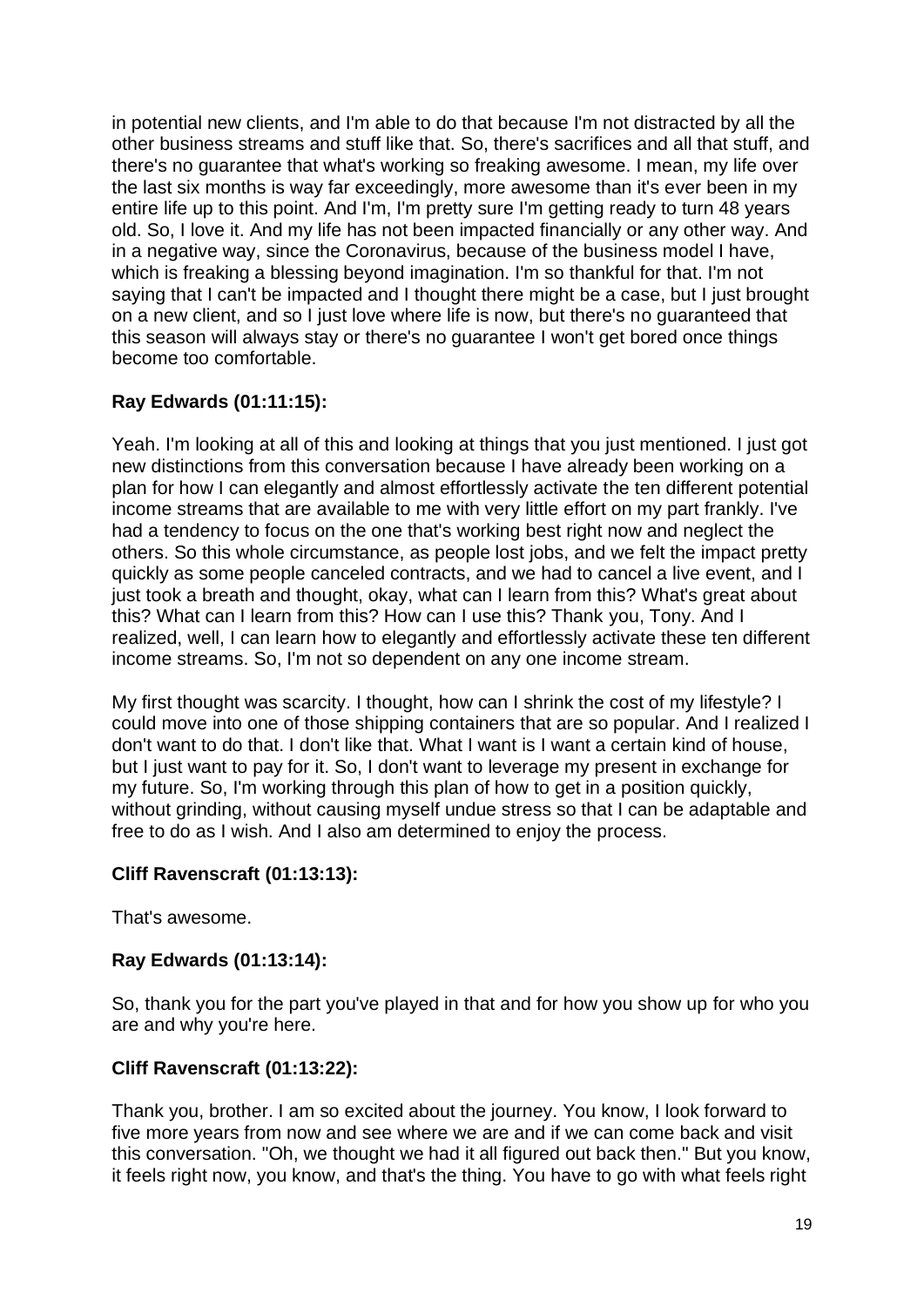at the moment. And if there's one thing I've been, as you know, I've been listening to Sadhguru. One of the things that I love about him is, "Listen, all I can tell you that I know for sure is that I pretty much know nothing." You know, it's everything that it's like, I am not certain of anything, but I'm always learning. I'm always growing. And that's, I just love that. It's like, I'm not tied to being right here. All I'm tied to is what am I going to do with what I know today?

#### **Ray Edwards (01:14:20):**

Same. Feel the same way.

#### **Cliff Ravenscraft (01:14:22):**

And that's one of the things that I said in the most recent episode is when I get back to creating public-facing content, again, one of the things that I'm going to try to be more intentional about is I want to make sure that I'm showing up and saying, "Guys, I want to tell you stories of things that I'm experiencing, things that I'm seeing, see, things that I'm thinking, things that I'm feeling. And I want to share with you what I'm going to do as a result of that. Because I will tell you, I struggle at times with seeing things and then feeling a certain way. And that feeling is judgment." It's like, Oh, I don't like what they're doing. I don't like this. I don't like that. And I just it's like, wait a second, but they're free to do whatever the heck they want. That that has nothing to do with them. What, and I, and I be, every time I'm judging someone else, I'm like, okay, what's inside of me. That's bringing that up. And then I realized, it's like, Hmm, it's not so much that they owe. They owe it to me to live their lives in a way that doesn't bring judgment. The thing is, I need to know what is inside of me that that's highlighted. I realized it's like, wait a second. What they're doing that I don't like really what's frustrating me is I think I've actually been doing that, and I don't like that I've been doing it. And it's genuinely not judgment on them doing it, it's just recognition that man if people are if I were to listen to my podcast content and I do listen to my content from time to time, not all of it. Because I talk a lot, you know when you got that much time.

Anyway, the thing is though is man, there are sometimes if I go back and listen if I were a listener of my own content from an outside perspective, I think I'd get pretty fed up with me. I think I'd hate it. Some of it. And there are sometimes that I'll record a podcast episode and I'll just start sharing authentically. I may have an outline, and I had a direction of where I'm going. And I'm like, and I hit, I sometimes I'll even hit publish. And I put it out to the podcast feed, and I'm like, man, that felt great when I was recording, it felt awesome. And I believed everything that I said with conviction when I said it, man, did I cross some sort of line? Did I? Am I too, pushy? Am I trying to tell other people how to live their life?

It's like, I'm so hypersensitive to, to the advice monster, if you will. And I'm like, "Man, I just don't know." And I start to second guess myself. And I'm like, ah, and I wonder if so, and so listens to this, are they going to be upset? You know, are they going to think I'm talking about, it's like, ah, ah. Then the next thing you know, I'm in the middle of watching a TV show, on CBS all access or something. And I pause it right in the middle, put my Air Pods on, and I freaking make myself listen to the entire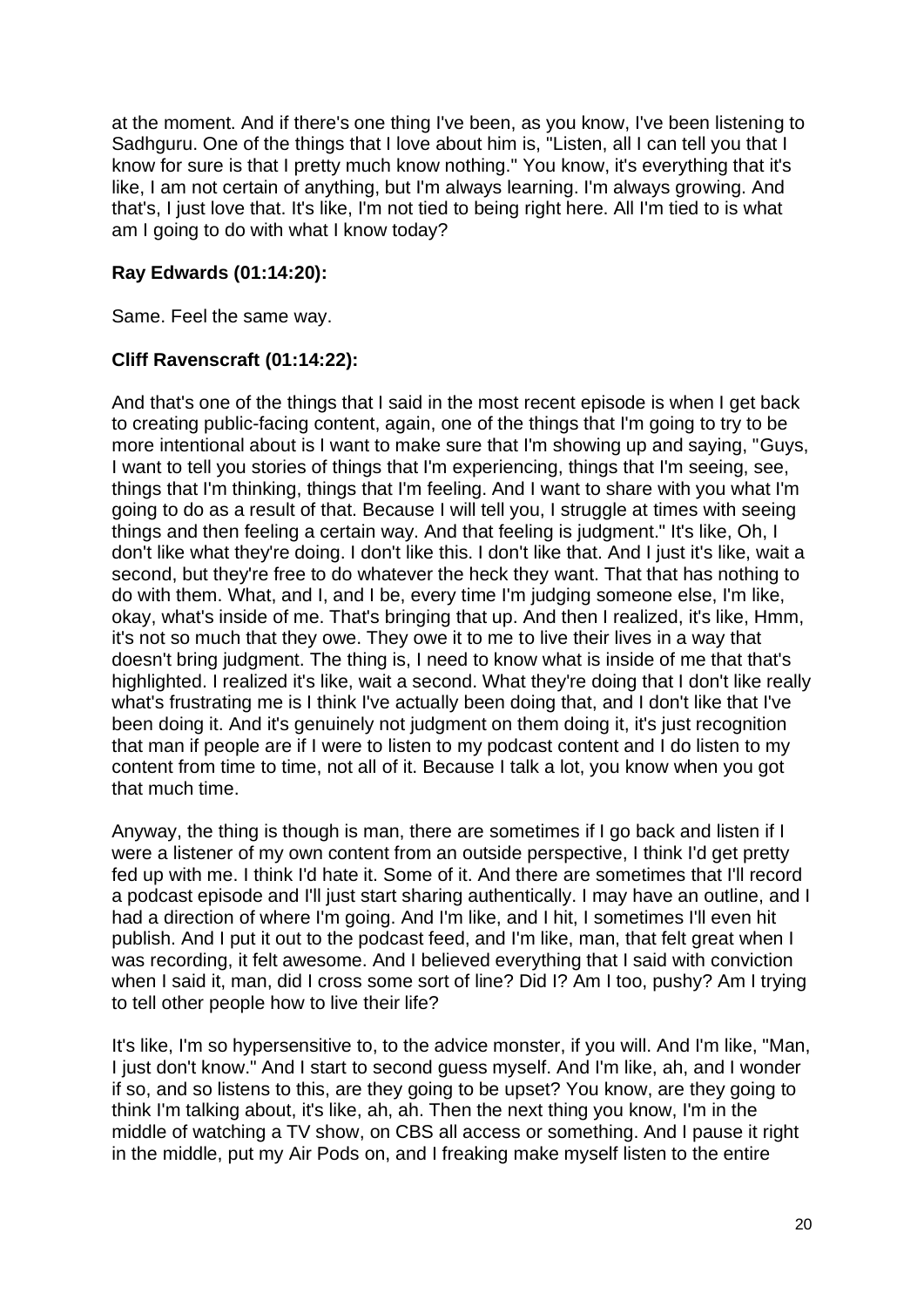podcast episode. And I say, "You know, that's actually really good." And then I go on with my TV show.

## **Ray Edwards (01:17:45):**

Yeah. You make to me, a really important point because I've developed the habit now of any time, I get irritated by something someone else is saying or doing of asking myself, stopping, noticing I'm irritated. So, my first response, which I've decided will be my first response, is, "Hmm, isn't that interesting?" And then the next part of the response is I ask myself, "How am I like that?" And usually, the answer becomes immediately.

# **Cliff Ravenscraft (01:18:18):**

That is absolutely the case. And I'll tell you that, that's the one thing that's been most enlightening to me as well as because I don't like to judge, criticize, or complain. Those are three things that add no value to my life at all. They certainly do not help my relationships with others. When I realized that when I am judging, criticizing, or complaining about the things other people have said and or are doing in their lives every single time, it's been a mirror of something that I didn't like inside of myself. If it weren't a big deal for me, I wouldn't be judging or criticizing, complaining, I would have empathy or, or a desire to help out and reach or just say, "Hey, their life is different, and that's unique and good for them and whatever." That's one of the things I began to notice right after this Coronavirus It's like, I remember the first thing I felt like, you know what, here's what happened. Here's what I need to do. I need to start creating content. I need to show up, and I need to be, I felt like I didn't say these words, but I feel like I need to be the savior for all of these people. I need to be the encourager. I need to be the guy they can always lean on. I was created for such a time as this. This is, and I'm like, wait a second. I'm starting to feel drawn to eat away at every bit of margin that I've created for my life. And if I do all of this, there's a real danger I will not remain true to the commitment that I felt that I should be committed to, which is that super-serving at the deepest level to that small group of people who I am absolutely committed. There's no way on earth. They could have ever dreamed. I would show up and serve them in their lives, in the way that I'm doing.

### **Ray Edwards (0120:06):**

I love that. In the wake of the Coronavirus, I went the opposite way I dove in, and I'm still doing it right now. And I'm okay with that because I realized pretty early in that process, I didn't think I needed to save anybody. I just felt compelled and wanted to do it. So, I did it, and I spend such a blessing to me because I've enjoyed it so much. And what it's done for me is maybe this will make sense to you. I was able to talk to the point where I knew what I was saying. It's been a time of really clarifying my voice for me. And there's coming a time when I'm going to stop showing up so much, and I'm not worried about it.

### **Cliff Ravenscraft (01:20:52):**

Yes, and I do understand because there were times when, and you know this. Gosh, there were times when I would, it's like, listen, I'm going to do, I'm going to vlog every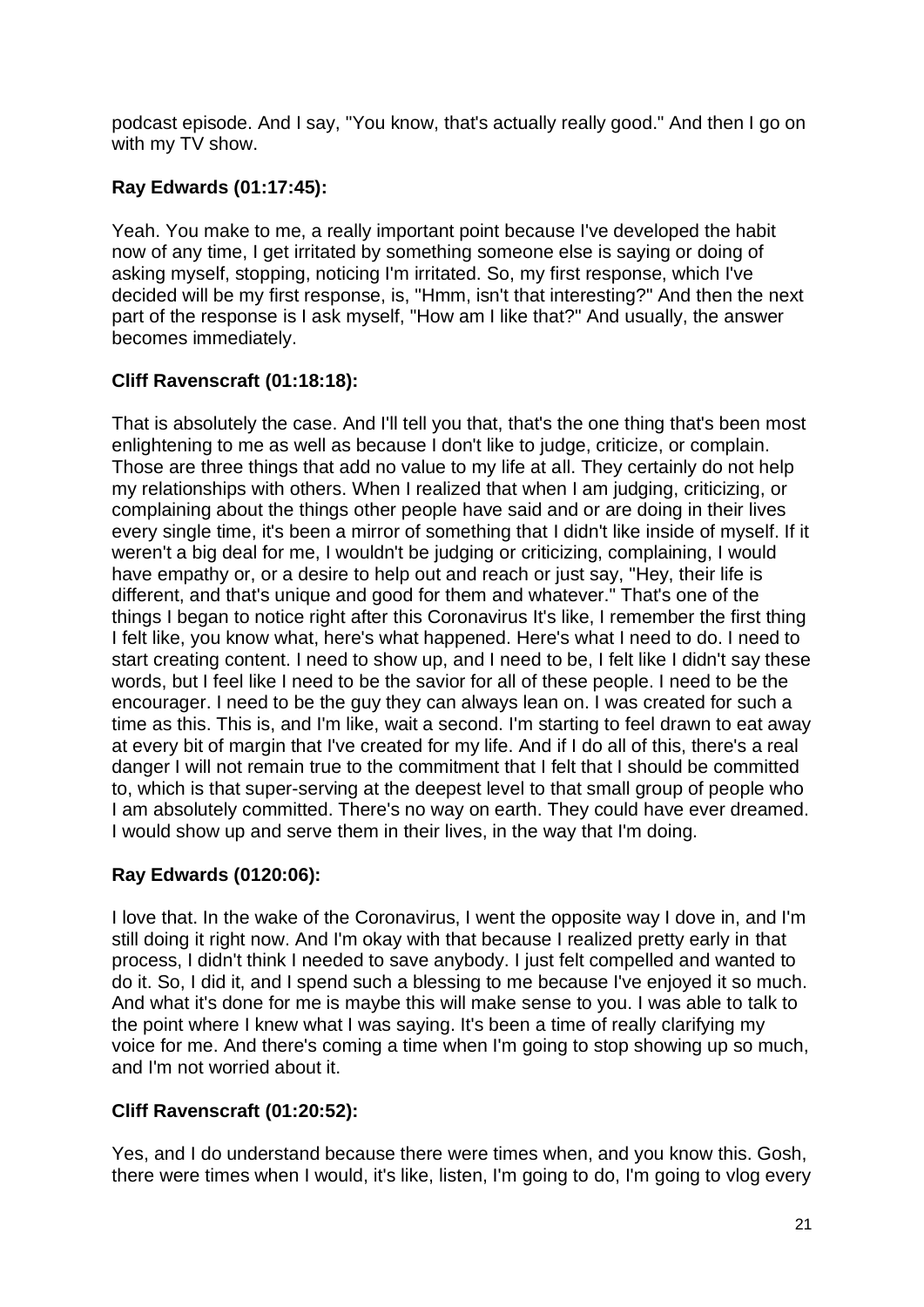day for 30 days. And the next thing you know, it's four months later, it's still flogging every day. So, there are seasons in my life where I do that and where it's not, you know, I'm showing up to serve every, you know, I'm showing up because I feel like they need me. But it's more along the lines, it's like, man, this fuels me, this is exciting to me. Uh, and then one thing that I, I learned this from Rich Litvin, the coauthor of the book, Prosperous Coach, one of many of my favorite quotes that I got from him, most people are over obligated and under committed. If I'm committed to making content for a season of time, I have no problems at all. But, at the moment, it becomes an obligation, I'm out.

### **Ray Edwards (01:21:43):**

Yes. And I told, I've said this many times on my many different lives and broadcasts and recordings, I've said, I'm doing this every day until I'm not. And I'm okay with that. How anybody else feels about it? I'm okay with that, too, because I've decided that humans are allowed to do whatever they want.

#### **Cliff Ravenscraft (01:22:02):**

Yeah.

#### **Ray Edwards (01:22:03):**

This has been awesome. I feel like we just got started. So, let's just say to be continued.

#### **Cliff Ravenscraft (01:22:09):**

To be continued. I love it.

#### **Ray Edwards (01:22:13):**

All right. If you have questions, suggestions, or thoughts about today's show, then please do me the courtesy of letting me know by going and making a comment on RayEdwards.com/480. Until next time I pray that you prosper like crazy. You enjoy fabulous health, long life, and I wish peace to you and to your house. See yah!

#### **Automated Speaker 2 [\(37:1](https://www.temi.com/editor/t/jSPnRbMJcbcWU-20nGp5jcNFTxdJGeHiXv_tRiJGQ6C6oGw0N9j8DyqBuzUhQx92Jy7dCFcpzbQEaT06JHDuSrUqvFI?loadFrom=DocumentDeeplink&ts=1422.16)6):**

Thank you for listening to the Ray Edward show.

#### **Automated Speaker [\(37:1](https://www.temi.com/editor/t/jSPnRbMJcbcWU-20nGp5jcNFTxdJGeHiXv_tRiJGQ6C6oGw0N9j8DyqBuzUhQx92Jy7dCFcpzbQEaT06JHDuSrUqvFI?loadFrom=DocumentDeeplink&ts=1426.07)8):**

Find the complete archives of all episodes at RayEdwardsPodcast.com or subscribe for free through Apple Podcasts and never miss an episode.

#### **Automated Speaker 2 [\(37:28\)](https://www.temi.com/editor/t/jSPnRbMJcbcWU-20nGp5jcNFTxdJGeHiXv_tRiJGQ6C6oGw0N9j8DyqBuzUhQx92Jy7dCFcpzbQEaT06JHDuSrUqvFI?loadFrom=DocumentDeeplink&ts=1434.25):**

This program, copyright Ray Edwards, international incorporated, all rights reserved.

#### **Automated Speaker [\(37:33](https://www.temi.com/editor/t/jSPnRbMJcbcWU-20nGp5jcNFTxdJGeHiXv_tRiJGQ6C6oGw0N9j8DyqBuzUhQx92Jy7dCFcpzbQEaT06JHDuSrUqvFI?loadFrom=DocumentDeeplink&ts=1439.56)):**